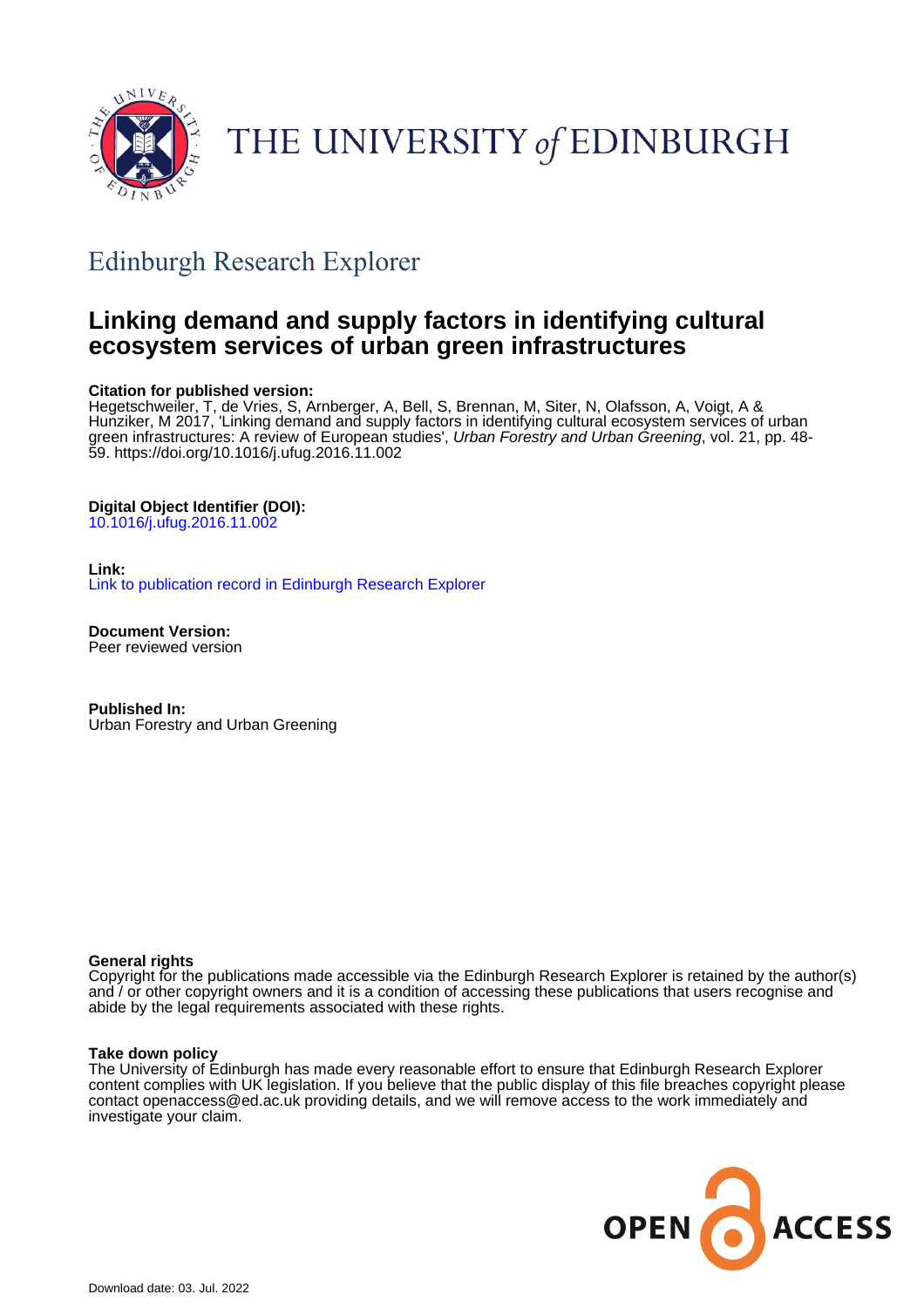# **Linking demand and supply factors in identifying cultural ecosystem services of urban green infrastructures: a review of European studies<sup>1</sup>**

Hegetschweiler, K.T\*., De Vries, S., Arnberger, A., Bell, S., Brennan,M., Siter, N., Olafsson, A. S., Voigt, A. and Hunziker, M.

\*Corresponding author organisation: Swiss Federal Research Institute for Forest, Snow and Landscape Research WSL

# **Abstract**

Urban green infrastructure provides a number of cultural ecosystem services that are greatly appreciated by the public. In order to benefit from these services, actual contact with the respective ecosystem is often required. Furthermore, the type of services offered depend on the physical characteristics of the ecosystem. We conducted a review of publications dealing with demand or social factors such as user needs, preferences and values as well as spatially explicit supply or physical factors such as amount of green space, (bio)diversity, recreational infrastructure, etc. and linking demand and supply factors together. The aim was to provide an overview of this highly interdisciplinary research, to describe how these linkages are being made and to identify which factors significantly influence dependent variables such as levels of use, activities or health and well-being benefits. Commonly used methods were the combination of questionnaires with either on-site visual recording of elements or GIS data. Links between social and physical data were usually established either by using statistical tools or by overlaying different thematic maps. Compared to the large number of variables assessed in most studies, the significant effects in the end were relatively few, not consistent across the studies and largely dependent on the context they were seen in. Studies focused on aesthetic and recreational services, while spiritual, educational and inspirational services were not considered when creating links to spatially explicit ecological structures. We conclude that an improvement and harmonization of methodologies, cross-country studies and an expansion of this line of research to a wider range of services and more user groups could help clarify relationships and thereby increase applicability for urban management and planning.

**Keywords**: urban green space; urban forestry; linkage of social and physical data; spatially explicit; factors influencing well-being benefits

# **Introduction**

 $\overline{a}$ 

Over the last 30 and especially over the last 10-15 years, urban green space has become an important research topic (Kabisch et al. 2015). With increasing urban

<sup>1</sup> This paper is a result of the European COST Action "Green Infrastructure Approach: linking environmental with social aspects in studying and managing urban forests" (GreenInUrbs). COST stands for Cooperation in Sciences and Technology. More information on GreenInUrbs can be found at www.greeninurbs.com.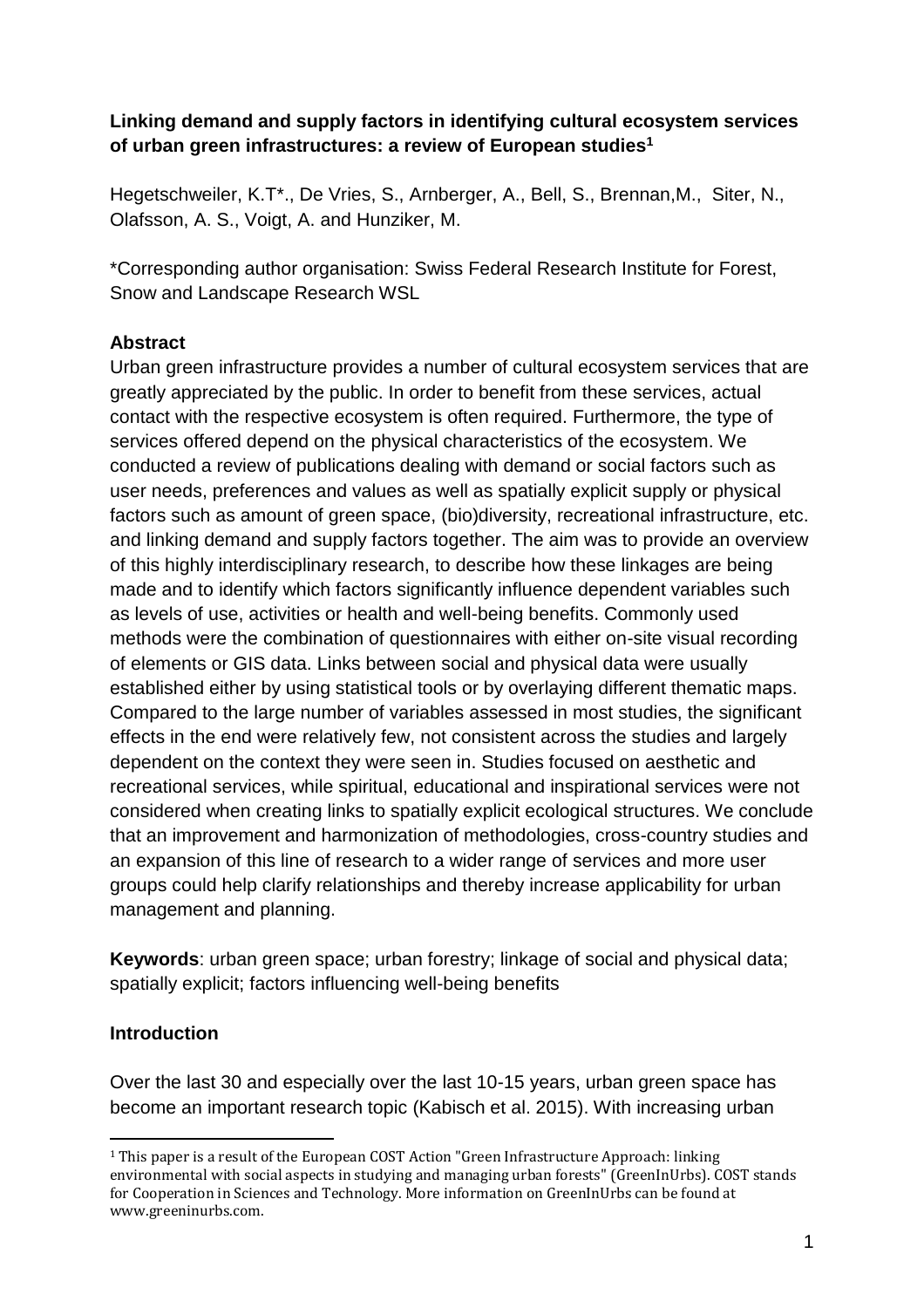populations, concerns about quality of life and human health and wellbeing have increased. With this, the interest in the potential and actual benefits of urban green spaces of all kinds – now widely referred to as urban green infrastructure – has grown (Benedict and McMahon 2006). The Millenium Ecosystem Assessment defines four types of ecosystem services (ES): provisioning, regulating, supporting, and cultural (MEA 2005). In this paper we focus on cultural ecosystem services (CES) associated with different types of public urban green space, including recreational, aesthetic, and spiritual experiences (Daniel et al. 2012). According to Daniel et al. (2012), these types are recognized but not yet adequately defined or integrated into the ES framework, being characterised as "intangible", "subjective" and "difficult to quantify". Despite this, Milcu et al. (2013) argue that capitalizing on the societal relevance of CES helps to address real-world problems. For example, they might serve as a useful gateway for addressing and managing nature in cities (Andersson et al. 2015). CES differ to some extent from other categories of ES because they normally require actual contact with the ecosystem by the individual for the benefits to materialize; the service has to be consumed or experienced on site. According to Haines-Young and Potschin (2013), they are - amongst other ES mostly *final* ecosystem services which influence human well-being directly. This type has a strong link to the ecosystem function, process and/or structure that produces them and also suggests that attention should be paid to the location of both the supply of and the demand for these services. The widely used Cascade model (de Groot et al. 2010) reflects the origin of the ES concept in the natural sciences, suggesting a natural supply of benefits to humans from the ecosystem while paying relatively little attention to the demand for ES (see also Spangenberg et al. (2014)). Therefore we propose a somewhat different model, the Confluence model (see Fig. 1) that is described as follows.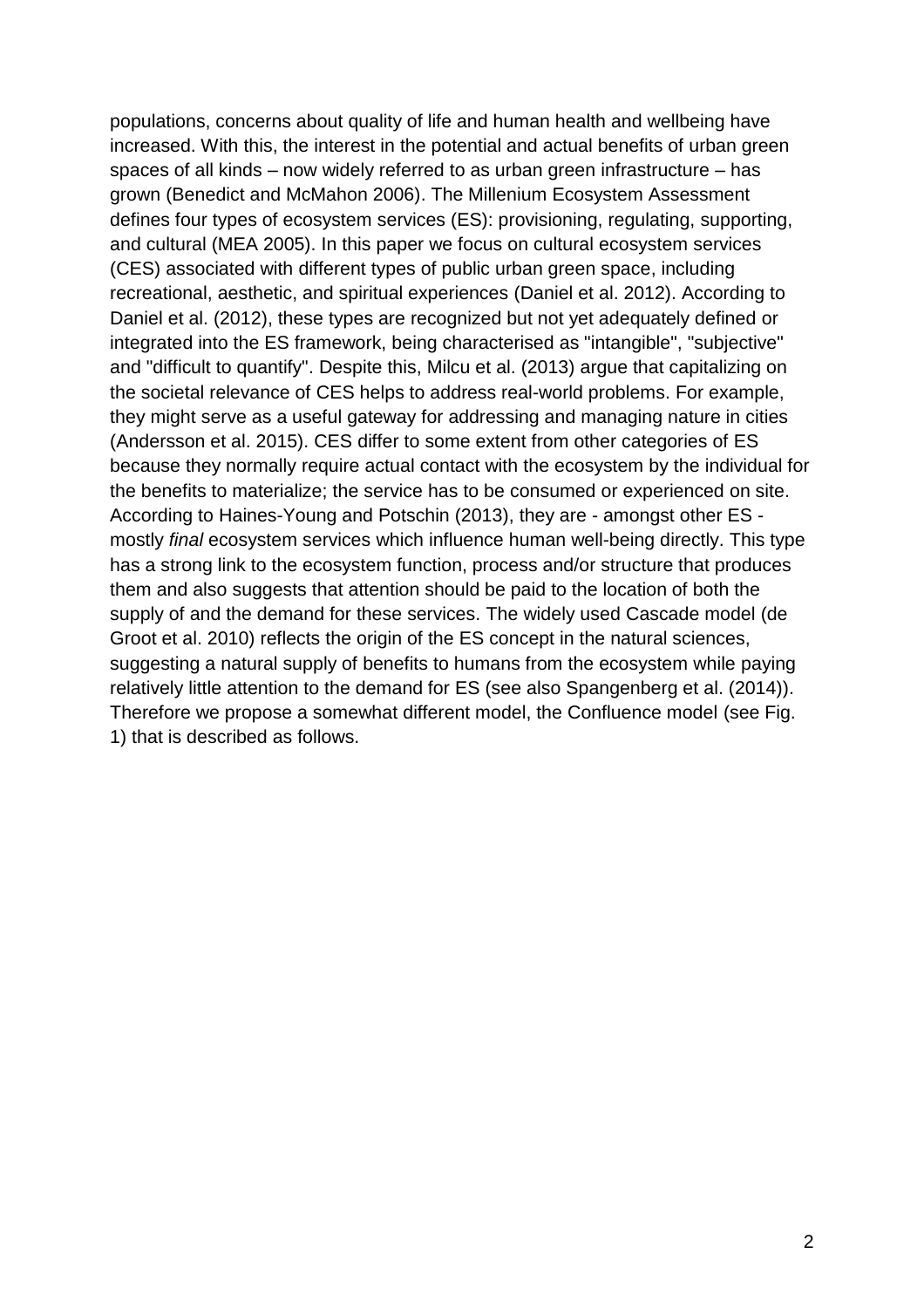

Fig. 1. The Confluence model showing how supply and demand factors determine the use of cultural ecosystem services.

Clearly, not all urban green areas offer the same types, qualities and quantities of CES - factors such as green space size and physical composition, its design and layout, as well as any facilities form the basis for their supply. Not everyone has the same demands concerning urban green spaces (Schmithüsen and Wild-Eck 2000, Arnberger 2006). The characteristics determining demand for CES will be referred to as social or demand factors. They are the socio-demographic and socio-economic characteristics of the population, as well as their general preferences and value orientations (Plieninger et al. 2013). These factors determine the match between the supply offered and the services demanded. Actual use results from a spatial match between demand and supply. Knowledge about the combination of these factors helps in predicting the extent and range of possible benefits from different configurations of green infrastructure planned, designed and managed at a city or site scale. The model can be seen as a further development of the outdoor recreation decision process by Pigram 1983 (Pigram and Jenkins 1999) in which characteristics of individuals and households form the demand and perception of resource characteristics and accessibility form the supply for outdoor recreation, resulting in decisions for the participation in outdoor recreation. The confluence model expresses these relationships in the context of ecosystem services and explicitly includes the benefits generated by the use of CES. Please note that the term "confluence model" has nothing to do with the confluence model explaining birth-order differences in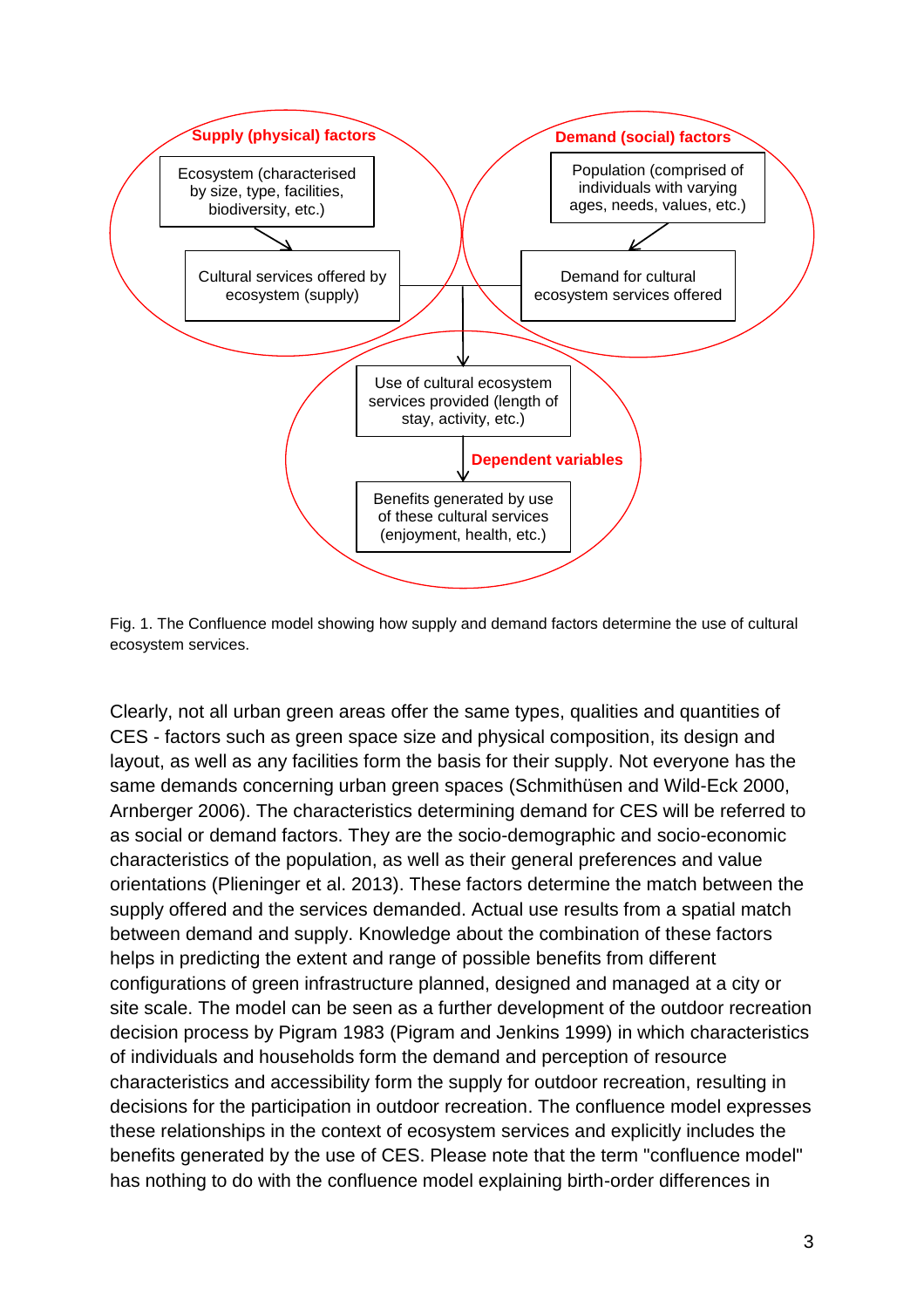intellectual performance (Zajonic and Sulloway 2007), nor with the confluence model of sexual aggression by Malamuth et al. (2008).

According to the confluence model we can group research in this field into three categories:

- Studies mainly examining demand factors, e.g. preferences for green spaces, urban forests and parks or surveys of recreational use and activities, but paying little attention to green space physical aspects or only dealing with them in spatially non-explicit ways, e.g. using photos of landscape types. Examples include Arnberger and Eder (2015), Carvalho-Ribeiro and Lovett (2011), Conedera et al. (2015) or Eriksson et al. (2012).
- Studies primarily concerned with supply factors, e.g. physical or ecological characteristics of urban forests, but paying no attention to social aspects or only including them in minor ways, e.g. national forest inventories or interviews with foresters or policy makers about recreational aspects (Tomppo et al. 2010).
- Studies which establish links between demand factors such as user preferences, etc. and supply factors, such as the physical characteristics of specific locations (Burkhard et al. 2012, Plieninger et al. 2013).

While previous reviews have looked at associations between green space and human measures (Jorgensen and Gobster 2010), we go further and quantify a) how these linkages are made and b) which factors are identified as significantly influencing (levels of) use and health and wellbeing benefits. We link social factors (the demand side) to spatially explicit physical factors (the supply side) in urban green infrastructure. Benefits arise as a match between suitable physical space (supply) and users' preferences, socio-demographic background etc. (demand). This category of studies is most relevant because spatially explicit information concerning human-environment interactions may increase its applicability in urban planning (Kabisch et al. 2015), while Beeco and Brown (2013) state that understanding the spatial context of both ecological and social data is needed to maintain visitor experience quality and to protect resources. This is challenging, because social data are rarely location-specific and difficult to integrate into spatial planning models. Hernández-Morcillo et al. (2013) found that spatially explicit measures helped to improve the quality of CES indicators. However, in their review of 42 studies, they found only 23% using spatially explicit information.

Based on the Confluence Model (Fig. 1) the research questions for our study were:

- 1. Which demand and supply factors are mainly combined and which have received little attention and could be the subject of future research?
- 2. How are demand and supply factors linked to each other? Are there (missing) linkages that could be the subject of future research?
- 3. Which demand and supply factors significantly influence which uses and benefits?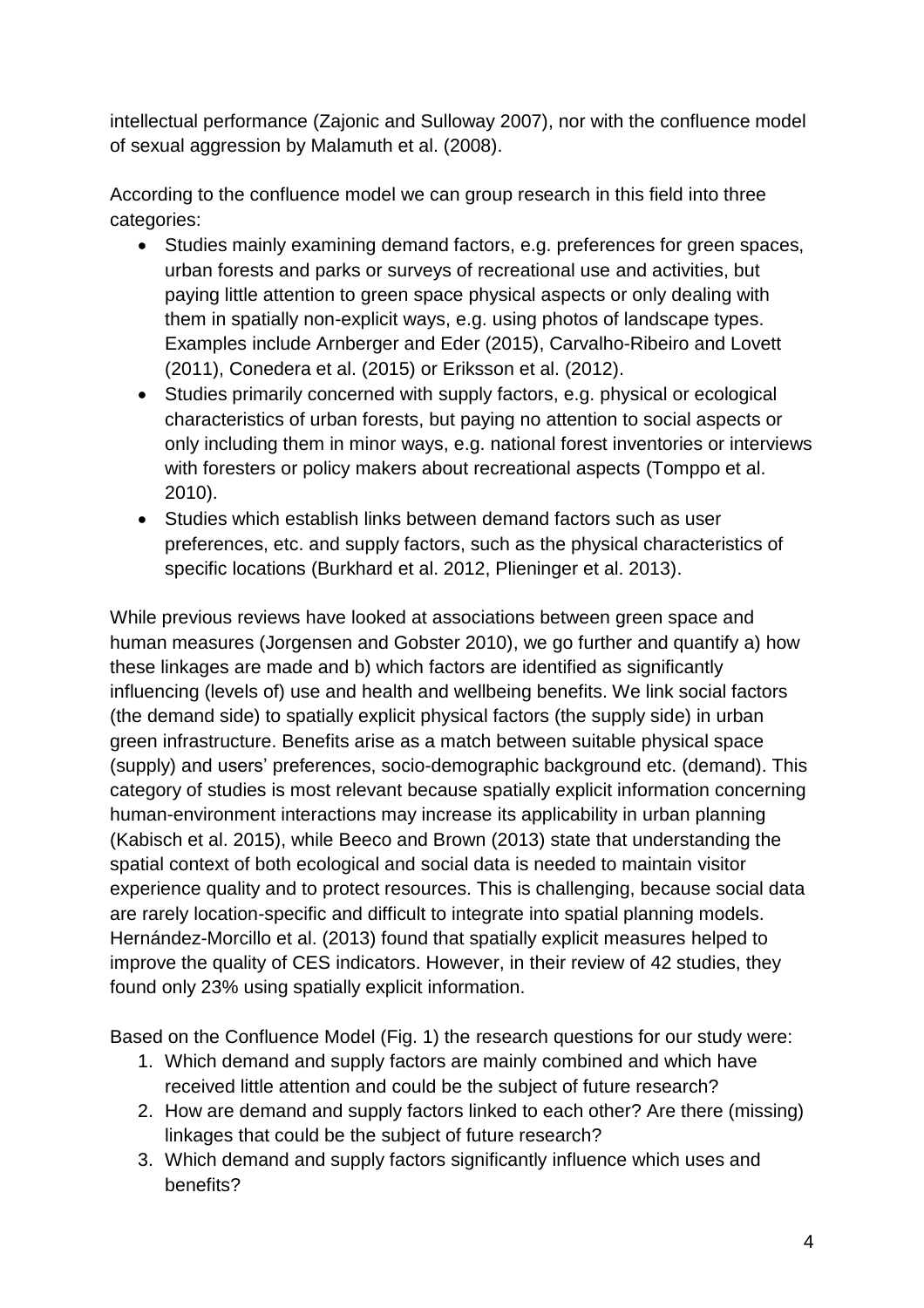# **Methods**

This study was carried out within the EU COST Action FP1204 'GreenInUrbs' with a focus on European studies, given that the concepts of urban forestry and green infrastructure emerged a lot later in Europe than in North America, are defined somewhat differently and are embedded in different historical and cultural contexts (Konijnendijk et al. 2006). We focused on studies which had been published from around 2005 onwards, the time the Millennium Ecosystem Assessment (MEA 2005) officially defined cultural ecosystem services and presented a framework to aid understanding of ecosystem functions and processes and the relationship to human benefits and well-being.

A systematic, quantitative literature review was conducted using the technique of Pickering and Byrne (2013). Between October 2014 and May 2015 the Web of Science (all databases) was searched for studies using combinations of keywords of urban green space and their use. Those for social attributes were cultural ecosystem services, outdoor recreation, visitor preferences, visitor perception(s), visitor behaviour and social values and those for physical attributes were green infrastructure, forest inventory, urban park characteristics, biodiversity, GPS, GIS, spatially explicit, spatial pattern, urban forest, urban green space, urban parks and mapping. Systematically, each social keyword was combined with each physical keyword, e.g. "cultural ecosystem services" AND "green infrastructure", "cultural ecosystem services" AND "forest inventory", and so on. The initial search yielded a total of 434 papers. These were screened according to the following criteria:

- Was the study conducted in Europe?
- Does the study deal with urban green infrastructure?
- Does the study assess both demand and supply factors?
- Are the physical factors spatially explicit? Is it a supply inventory (not just perceptions of participants)?
- Does the study link demand and supply factors?
- Is there a link to the use of green space and resulting benefits?

The study was included if all these questions could be answered with "yes".

Additional articles were identified from the bibliographies of those articles found through the database search and by looking for papers citing the articles in our sample. This resulted in 23 papers selected for the review.

As this review was conducted within the COST Action, additional relevant literature was sourced from the members of the whole COST Action, including publications not appearing in scientific databases. 129 studies were submitted from 13 countries. Using the same criteria, we included 17 in the review: 14 journal articles, 1 conference paper, 1 report and 1 book chapter. When added to the original 23 papers the final number of documents reviewed was 40.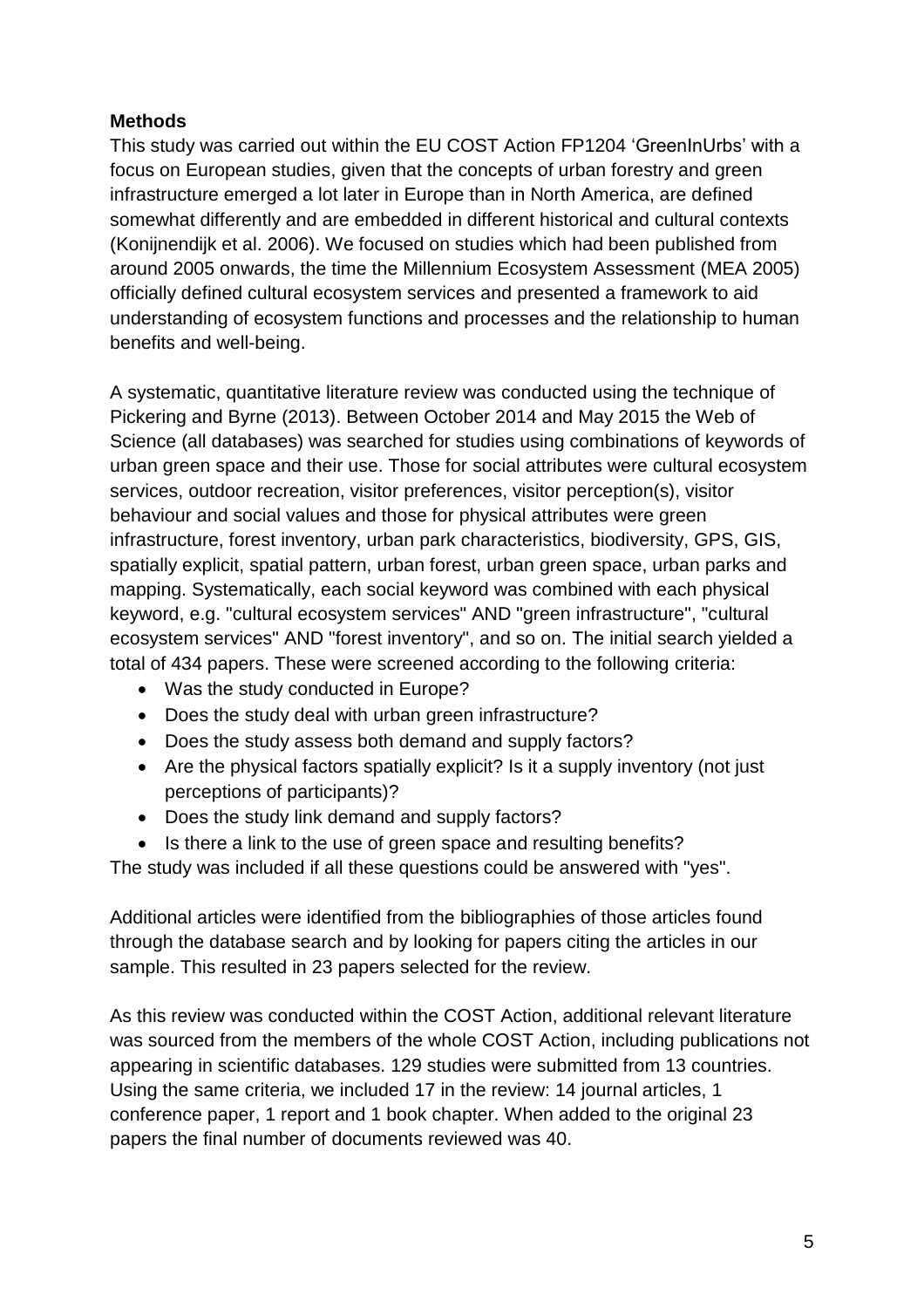To quantify the various factors studied, each paper was assessed for keywords and terms related to demand factors, quantitative (spatially explicit) supply characteristics and use and benefit variables, according to the Confluence Model. A bottom-up approach was used, relevant terms being added until no new ones emerged (Pickering and Byrne 2013). Each paper was then scored as a 1 or 0 (present or absent) for each identified term. Demand and supply factors significantly influencing use and benefit were also assessed. It is important to note that if a category was not present in a study this was either because it did not take these particular categories into account – even though there were some of these features – or there were simply none of these elements present in the corresponding green space.

Categories of demand factors were grouped into (1) "visitor's background" and (2) "visitor's perception/evaluation/assessment of features". Categories of supply factors were grouped into (1) physical (objective, quantifiable) characteristics or elements such as man-made infrastructure and biotic features, (2) the accessibility of the site, (3) the management and (4) factors such as tranquillity or aesthetics that more-orless depend on individual perception. Categories in the first group were further clustered into aggregated sub-categories (Appendix 1) where they had similar content. Likewise, use and benefit variables were grouped into the seven subcategories of activities and visit frequency/visitor numbers, visitor preference, health, well-being, perceived restorativeness and happiness/mood.

### **Results**

#### *Overview of studies*

Most of the 40 studies focused on urban forests or on urban (pocket) parks and a few on school yards or street trees. The bulk of the studies were in English, one paper in Spanish and one report in Dutch (Appendix 2). Papers were published in 19 different journals, Urban Forestry and Urban Greening and Landscape and Urban Planning being the most popular with nine and eight papers respectively. A cluster of healthrelated papers was published in various medical journals, e.g. Social Science & Medicine. The rest were distributed across forestry and landscape journals, general natural science, interdisciplinary, social science and economics orientated journals. Geographically, most studies were conducted in northern Europe, mainly in Scandinavia, the Netherlands, Switzerland and the UK. There was a clear increase in the rate of publication after 2012, with six to eight papers annually. This trend seems to be continuing, six papers having already been published between January and May 2015 when the literature search was conducted.

### *Data gathering methods*

The 40 studies differed in their approaches for collecting social and physical data. Social data collection methods included on-site quantitative questionnaires (45%), off-site quantitative questionnaires (such as postal, online or telephone surveys) (35%), and visitor observations (17.5%). Two studies used stakeholder workshops or expert interviews. Several combined methods such as on-site and off-site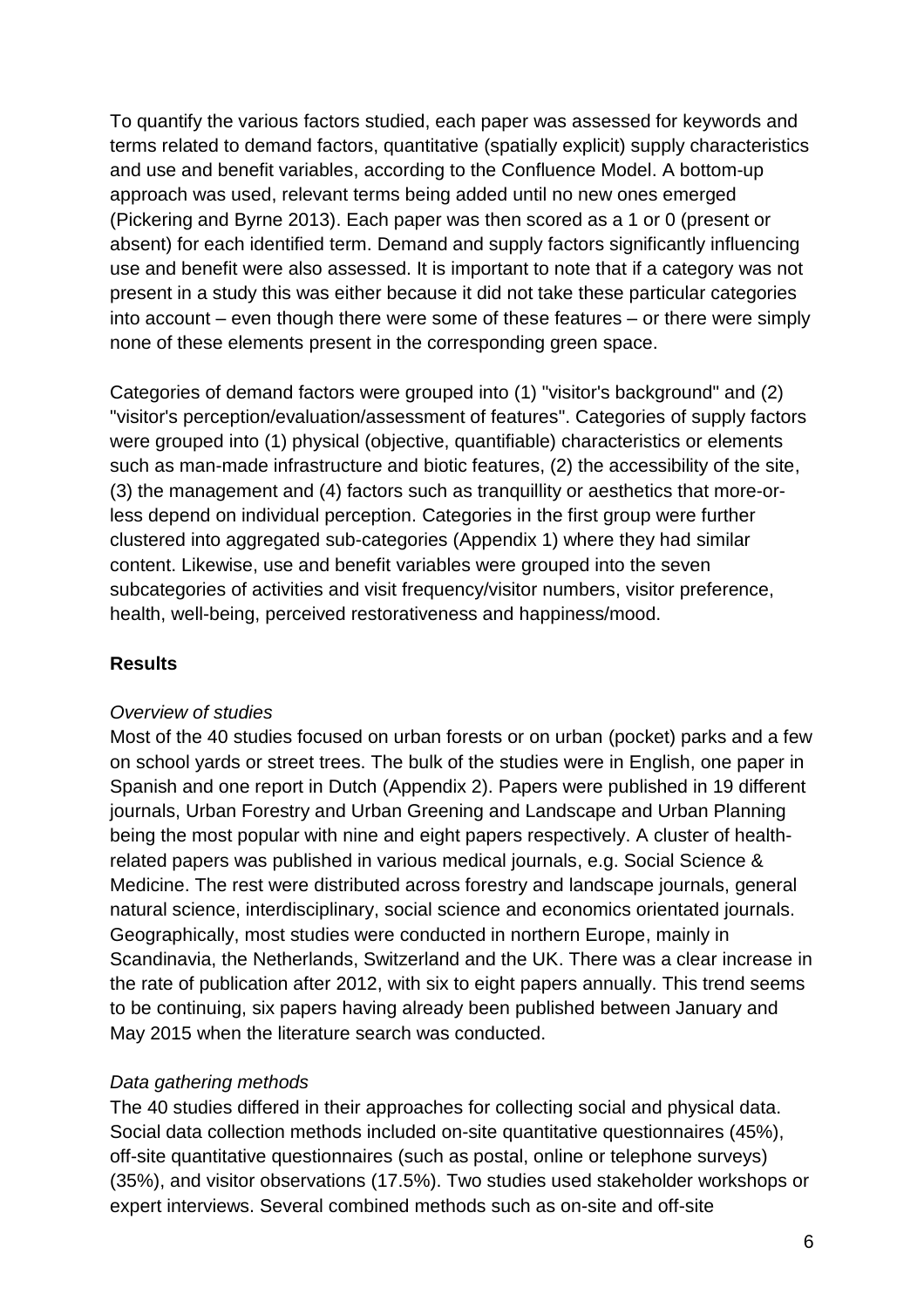questionnaire surveys. In some cases, secondary data such as population statistics were added. One study used visitor-employed photography (VEP). Sample sizes of on-site surveys or questionnaires ranged from 32 to several tens of thousands. Field experiments and VEP-approaches relied on low sample sizes, while mail/internet surveys yielded much higher ones. One on-site questionnaire of car-borne recreation at 2095 locations in Danish woodlands resulted in 28,947 completed questionnaires (Termansen et al. 2013).

Mapping of physical factors varied widely. Study area information was obtained by aerial or satellite photo interpretation, expert on-site field surveys or was derived from existing data such as forest maps or inventories. Some studies used standardized inventories or assessments such as Environmental Assessment of Public Recreation Spaces (EAPRS; Saelens et al. 2006), used to audit physical elements of parks (e.g. Peschardt et al. 2014); others developed their own mapping methods or classification systems to meet the study objectives (e.g. Voigt et al. 2014). Most physical data collection either mapped the components of the study areas and recorded them in GIS or used existing GIS-based land-use information (Table 1). Over half of the studies (52.5%) used expert field surveys to record the physical elements, particularly for urban parks. For larger areas, many studies (45% of the studies) used existing GIS data. Nine studies (22.5%) inventoried flora and fauna to link these to visitor preferences and their perceptions of biodiversity.

#### **Table 1**

| approaches (Please note that several studies used several data collection approaches). |                |                |                |           |          |     |
|----------------------------------------------------------------------------------------|----------------|----------------|----------------|-----------|----------|-----|
| Physical data collection approaches (supply)                                           |                |                |                |           |          | Sum |
| Social data                                                                            | Available      | Other          | Visual         | Recording | Photos   |     |
| collection                                                                             | GIS data       | available data | recording      | plant     |          |     |
| approaches                                                                             |                | on green       | of elements    | species   |          |     |
| (demand)                                                                               |                | areas          |                |           |          |     |
| Off-site                                                                               | 9              | 5              | 6              | 1         | 2        | 23  |
| questionnaire                                                                          |                |                |                |           |          |     |
| (Postal, online or                                                                     |                |                |                |           |          |     |
| telephone survey)                                                                      |                |                |                |           |          |     |
| On-site quantitative                                                                   | 4              | 6              | 12             | 6         | 3        | 31  |
| questionnaire                                                                          |                |                |                |           |          |     |
| (visitors)                                                                             |                |                |                |           |          |     |
| Stakeholder                                                                            | 2              | 1              | $\theta$       | $\theta$  | $\Omega$ | 3   |
| workshop or expert                                                                     |                |                |                |           |          |     |
| interviews                                                                             |                |                |                |           |          |     |
| Visitor observations                                                                   | $\overline{4}$ | 3              | $\overline{4}$ | 2         | 2        | 15  |
| Sum                                                                                    | 19             | 15             | 22             | 9         | 7        |     |

Crosstable of studies  $(N = 40)$  with a combination of specific social and physical data collection approaches (Please note that several studies used several data collection approaches).

### *Linking demand and supply data*

Over half the studies (57.5%) combined methods to link demand and supply data. Mostly, on-site questionnaires were combined with visual on-site recordings of elements while off-site questionnaire data were often combined with existing GIS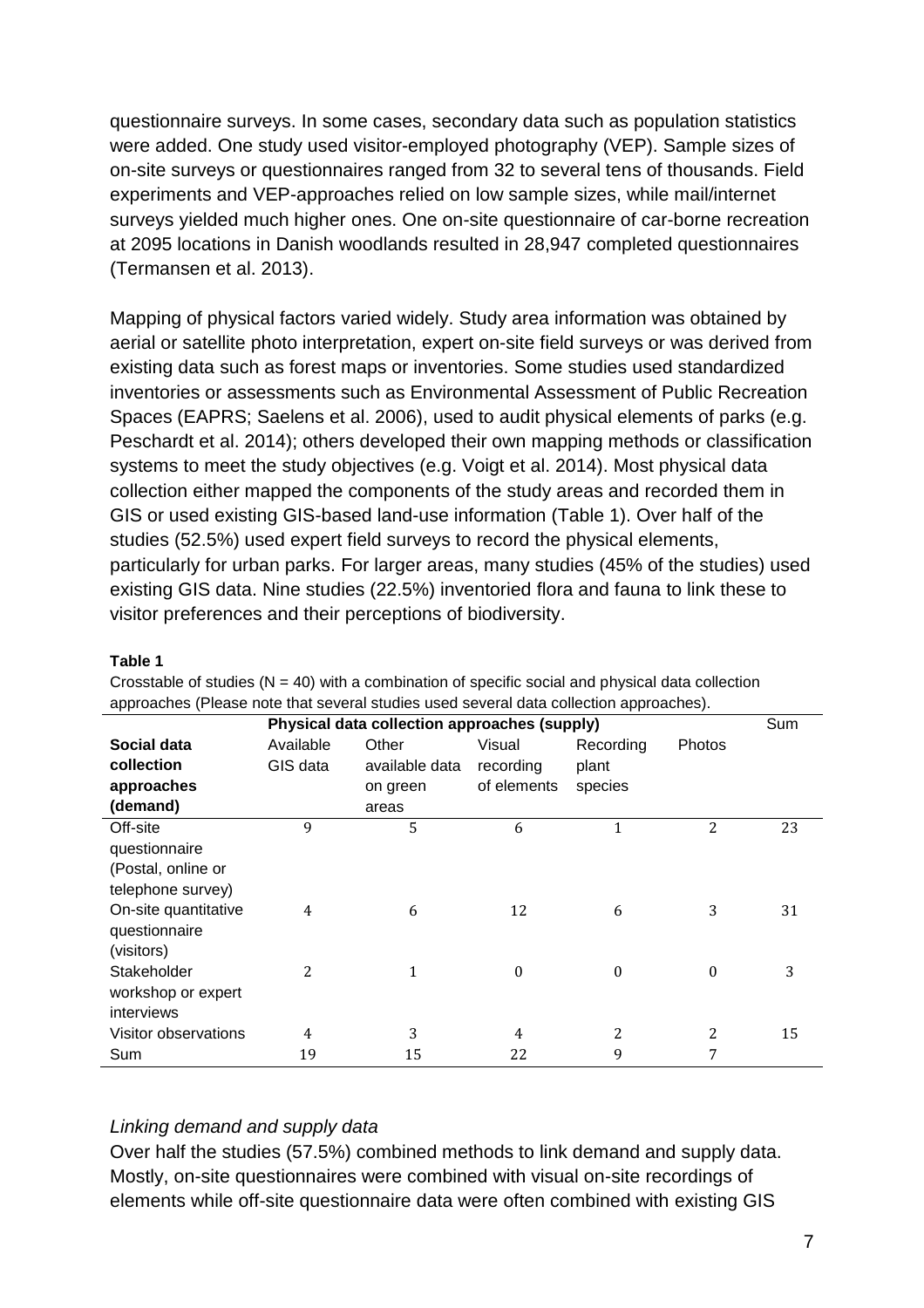data. The two studies using stakeholder workshops or expert interviews relied on available GIS data, while Colson et al. (2010) also used sets of descriptors covering both the physical characteristics of the woodland and the infrastructure present.

The final link between demand and supply was established either via statistical tools such as regression analysis or by overlapping different thematic maps. Predictive modelling approaches dominated, with different types of regression analysis (logistic, linear) and correlation being used in 55% of the studies. Researchers linking health and physical environment or physical activity and the physical environment almost always used regression analyses. Those focusing on social value mapping and physical data focused more on GIS and map interpretation (12.5%) or reported their results descriptively (5%). Three studies used logit models to analyse revealed or stated preferences combined with spatially explicit site evaluations.

#### *Demand factors*

Two-thirds of the studies collected typical socio-demographic data. Fifteen percent examined social or environmental values. The most common demand factors were related to visitor perception and evaluation of a site (Fig. 2). In 30% of the studies visitors were asked whether they liked or disliked the site or certain features and how they evaluated the aesthetic qualities. Perception of biodiversity was reported in 32.5% of the studies. Accessibility, comfort and infrastructure were present in 20% of the studies and naturalness/management in 22.5%. Spiritual, educational and research services were not examined at all, nor the contribution of green space to cultural heritage and sense of place.

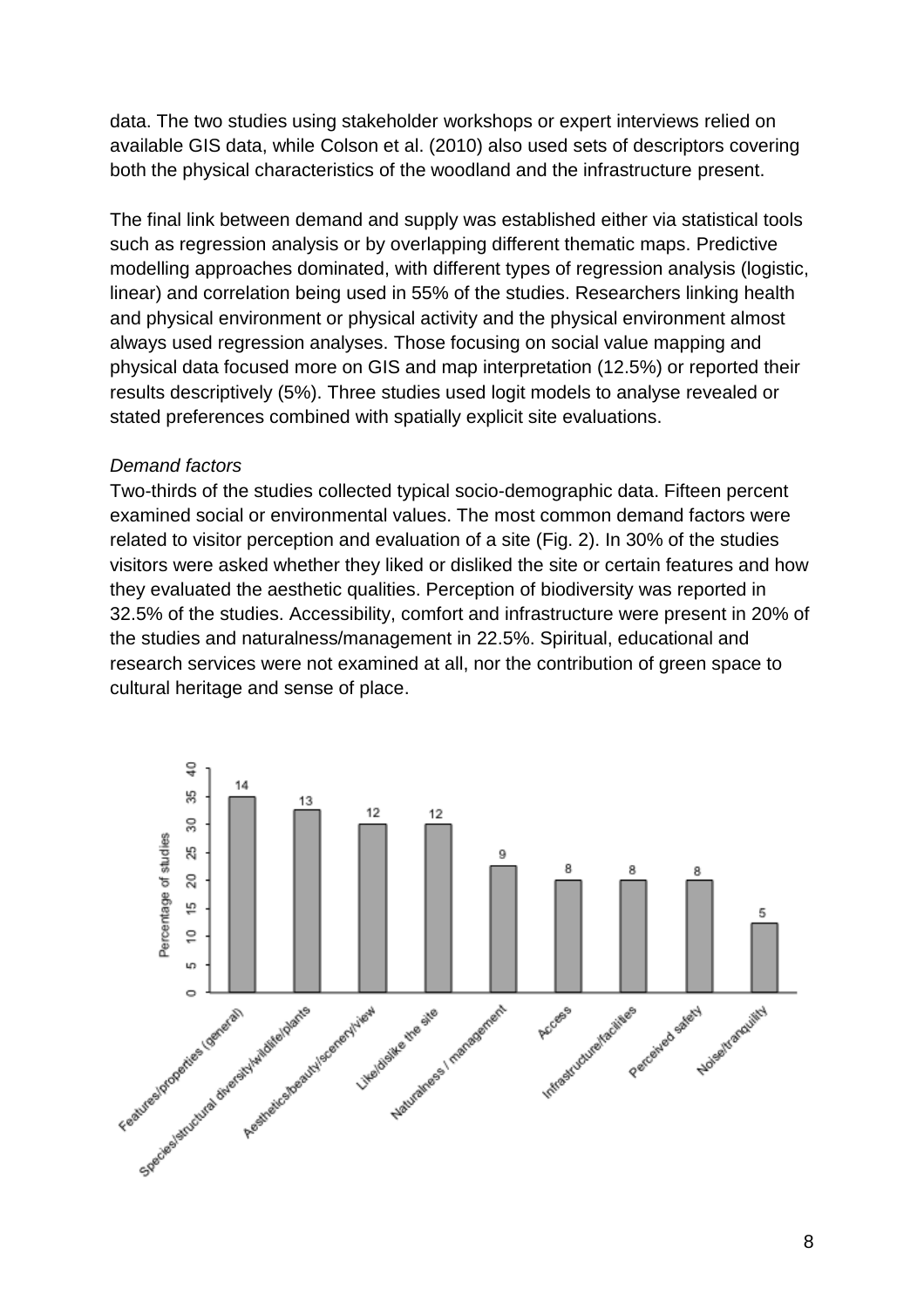Fig. 2. Visitors' perception, evaluation or assessment of features of urban green spaces. Numbers on top of bars indicate number of studies.

# *Supply factors*

Over half of the studies (62.5%) used data about the size or shape of the green space (Fig. 3) and 57.5% collected data on facilities for sport, play or relaxation, though only their presence or quantity were usually taken into account, not their respective qualities. Close to half of the studies (45%) included water or access to water (e.g. shorelines of rivers or lakes). To assess links with wellbeing benefits and visitor's spatial preferences or behaviour, 52.5% of the studies mapped habitat, structural or even species diversity. Low vegetation types (lawns, seedlings, flower beds, etc.) and tree cover or number of trees were assessed more often than eyelevel vegetation such as bushes, hedges or shrubs. Rare categories were "geomorphological landforms" (25%) and "artistic features" (20%). The provision of shade as a key factor influencing use was directly covered in only two papers but indirectly in the category of tree cover or number of trees.



Fig. 3. Supply factors dealt with in the 40 studies. Numbers on top of bars indicate number of studies.

Accessibility is seen as a crucial indicator for the urban green space benefits. One third of the papers assessed the distance to green spaces and their accessibility in terms of entrances or reachability. The supply and distribution of green spaces in the city, district, or neighbourhood was addressed in 32.5% of the studies.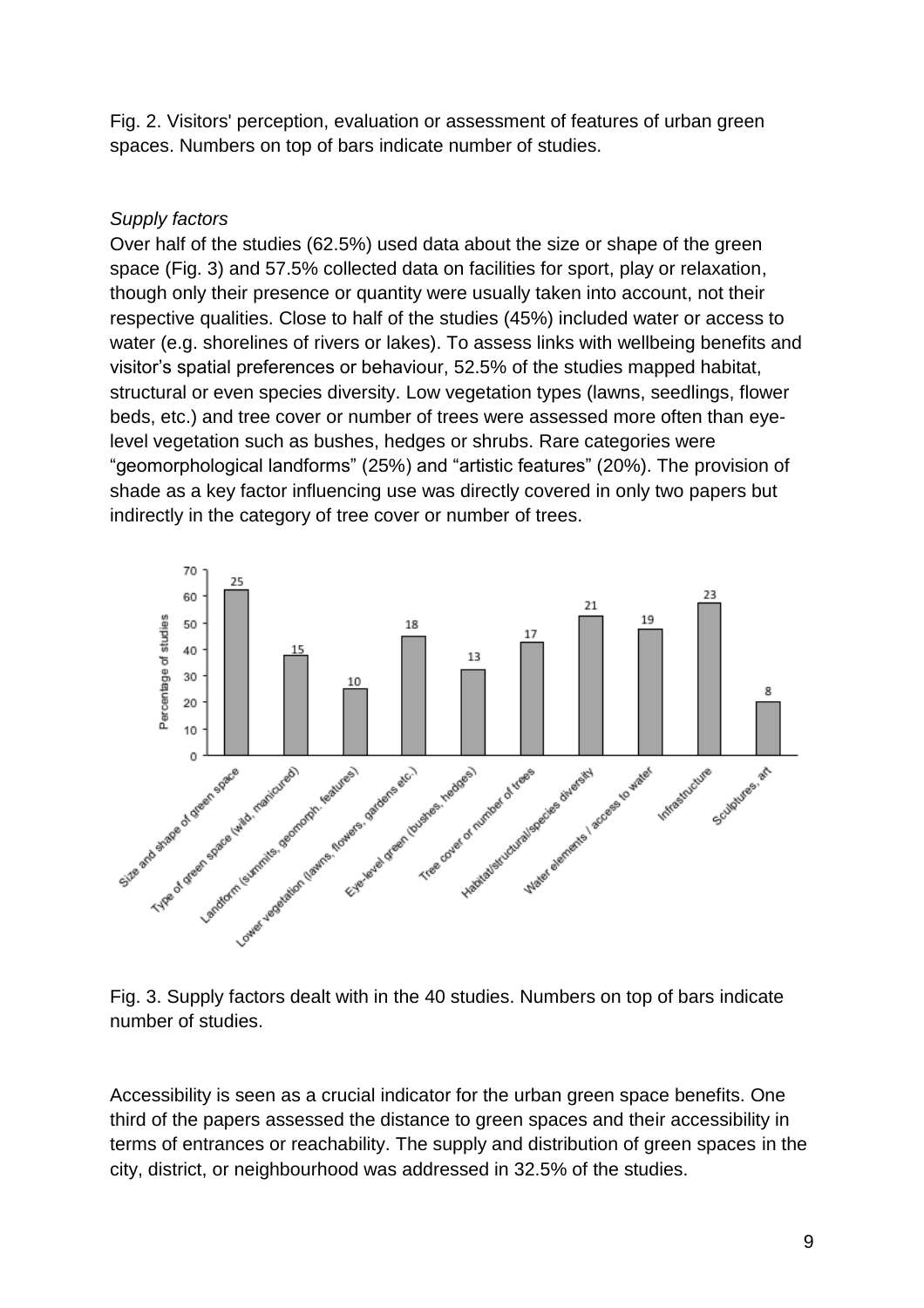Concerning management and planning, 37.5% of the studies studied an urban green space's wild or manicured appearance. Most studies surveyed the current situation of one or several urban green spaces, only a few discussing the impacts of land use change, the increase of human pressure, the impact of forest management changes (e.g. by a scenario; Horne et al. 2005) or how small alterations in the physical character (such as thinning out of eye-level vegetation or the creation of paths and promenade) change the behavioural patterns in open space users (Unt and Bell 2014).

Some of the factors surveyed were based or depended on individual perceptions as well as on the visitor motivation. Aesthetic aspects, e.g. the general appearance of the space or of particular elements or views, were essential qualities examined in 42.5 % of the studies. A few measured perceptual factors such as (traffic) noise, tranquillity or sound in general (including bird song) using noise level meters (e.g. Caspersen and Olafsson 2010) or the perception of unwanted noise (e.g. Peschardt and Stigsdotter 2013). Some studies (17.5%) also dealt with litter pollution or properties that can lead to feeling unsafe (such as the absence of lighting or signs of vandalism).

# *Use and benefits*

Use of green spaces - types of activities and frequency of use - was assessed in 35% of the studies. Benefits such as general health (30%), perceived restorativeness (20%), self-reported mood (10%) and well-being (15%) were most common, compared with socio-economic benefits (7.5%), fascination/being away (5%), creativity (2.5%) or concentration (7.5%). Only one study examined actual measured stress (cortisol concentration, blood-pressure, ECG).

# *Significant relationships between demand and supply factors and the dependent use and benefit variables*

Only seven studies reported significant effects of demand factors. Van Herzele and de Vries (2012) found that perceived stress had a negative, while social cohesion had a positive effect on happiness. Being employed reduced the number of visits to close-to-home recreation areas in Neuvonen et al. (2007). In a Danish study, respondents were more likely to use their nearest urban green space if they had children under 6 years old, a dog, if they were over 70 years of age or if their health was not so good (Schipperijn et al. 2010). Similarly, self-reported health and education had a positive effect on physical activity in general and in the nearest green space, while age had a negative effect (Schipperijn et al. 2013). Physical activity in children was determined by the gender of the child, with boys being more active than girls (Andersen et al. 2015). Socio-demographics as well as social and environmental values had an influence on stakeholders' preferences concerning the management of an urban forest in Northern Sweden (Nordström et al. 2011). Perceived sensory dimensions affected perceived restorativeness in small public urban green spaces (Peschardt and Stigsdotter 2013).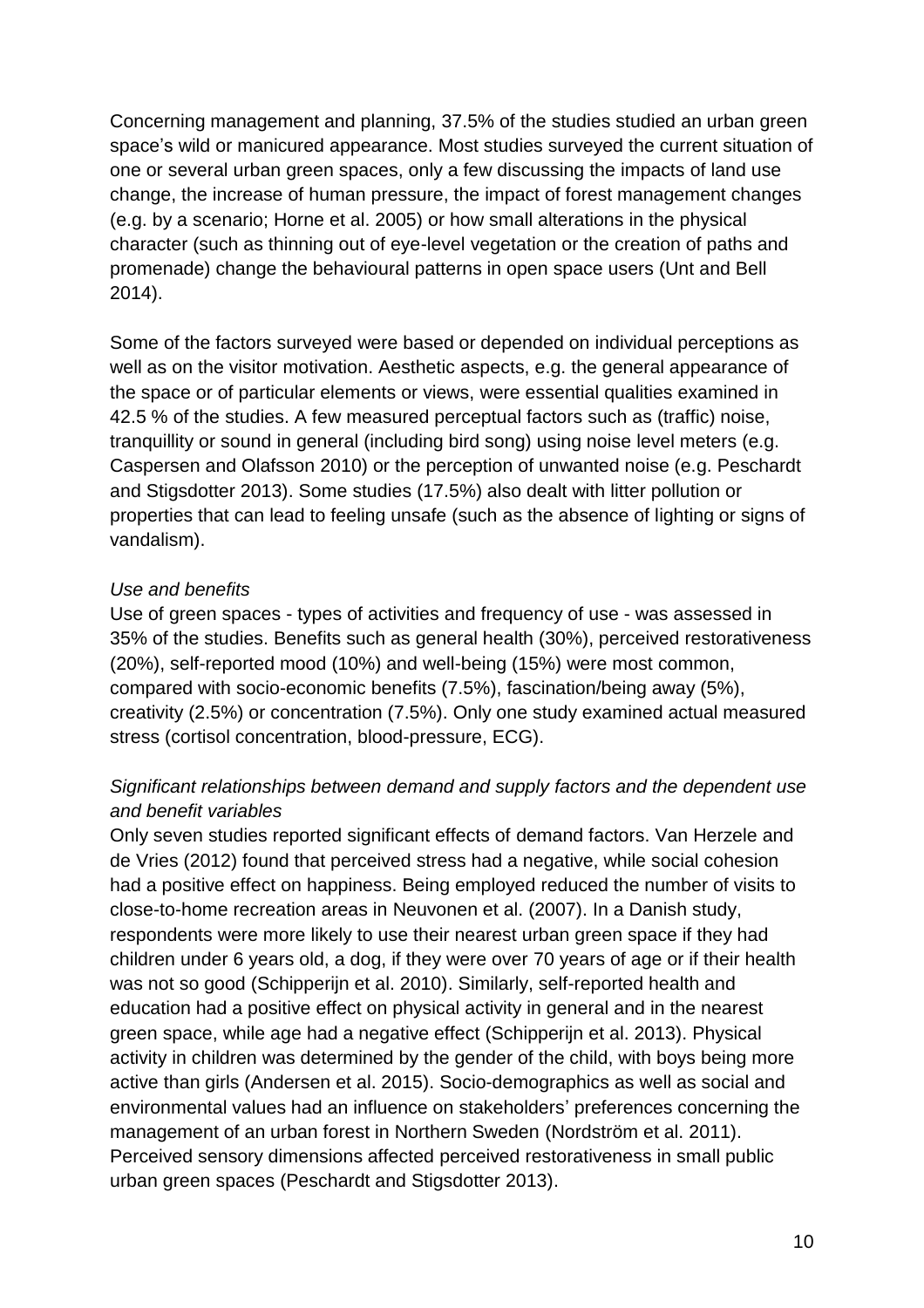Table 2 shows the supply factors found to be significantly associated with use and benefit variables. Habitat/structural or species diversity had an influence on health, wellbeing, restorativeness, visitor preference and visit frequency or visitor number in 45% of the studies. However, the direction of this influence is not consistent across the studies. While (bio-)diversity generally had a positive effect (Scopelliti et al. 2012, Carrus et al. 2015, Muratet et al. 2015), species richness had no effect or even a negative effect on well-being and visitors' evaluation of the site (Dallimer et al. 2012, Qiu et al. 2013). In urban parks, features such as dense vegetation or spaces enclosed by eye-level green were preferred for promoting the feeling of privacy and 'being away' (Nordh et al. 2009), but had negative influences on 'socialising' (Peschardt et al. 2014) or even provided an unsafe feeling (Unt and Bell 2014). In contrast, areas allowing a good overview on the park or to outside the park, provided an opportunity 'to see and to been seen' (Voigt et al. 2014). Infrastructure had an effect on visitor preference, activity and visitor number in 22.5% of the studies and recreation facilities were interpreted differently according to their 'siteappropriateness'. Nielsen et al. (2012) showed that a lot of people disliked constructed facilities in a forest despite their being intended to support recreational use. Visit frequency or visitor number were the dependent variables most often influenced by the measured physical factors (in 75% of the studies) followed by effects on wellbeing (37.5%), preferences and activities (32.5% each) and restorativeness (30%). Elements such as water presence, large green areas, short distances to the green space and moderate hills with viewpoints attracted visitors; however, this changed if the trails became steep (Neuvonen et al. 2007, Colson et al. 2010, Kienast et al. 2012, Termansen et al. 2013). The actual activities were largely determined by the infrastructure available (Schipperijn et al. 2013, Unt and Bell 2014, Andersen et al. 2015).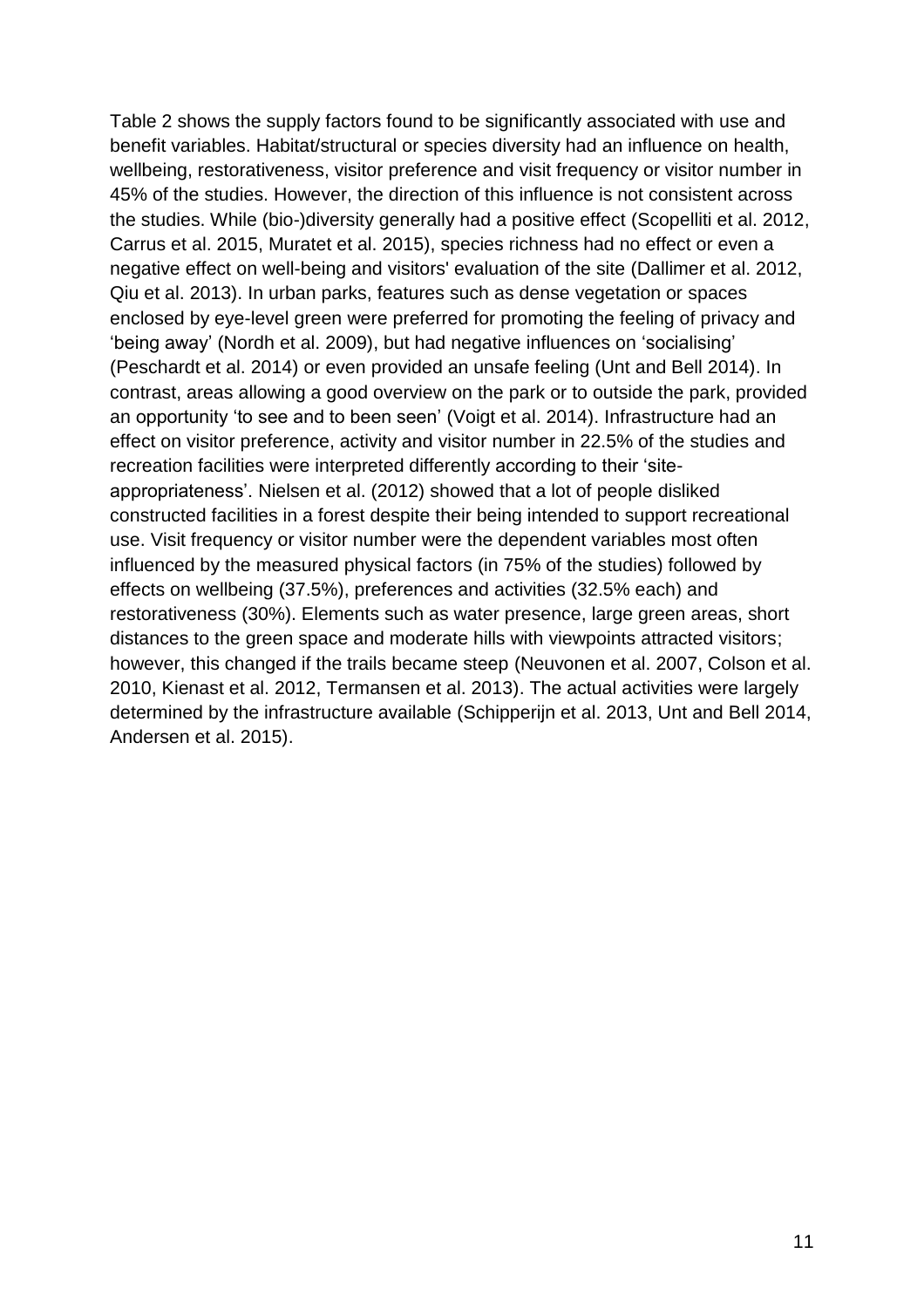Table 2. Supply factors significantly influencing use and benefit variables in the 40 studies. Numbers indicate number of studies. (Please note that several studies used several variables)

|                                          | Use and benefit |            |                      |                     |                       |            |                                      |
|------------------------------------------|-----------------|------------|----------------------|---------------------|-----------------------|------------|--------------------------------------|
| <b>Supply factors</b>                    | Health          | Well-being | Restorative-<br>ness | Happiness /<br>mood | Visitor<br>preference | Activities | Visit frequency /<br>visitor numbers |
| Size and shape of green space            |                 |            |                      |                     |                       |            |                                      |
| Type of green space                      |                 |            |                      |                     |                       |            |                                      |
| Supply and distribution of green spaces  |                 |            |                      |                     |                       |            |                                      |
| Landform                                 |                 |            |                      |                     |                       |            |                                      |
| Water                                    |                 |            |                      |                     |                       |            |                                      |
| Lower vegetation                         |                 |            |                      |                     |                       |            |                                      |
| Eye-level green                          |                 |            |                      |                     |                       |            |                                      |
| Tree cover / number of trees             |                 |            |                      |                     |                       |            |                                      |
| Habitat / structural / species diversity |                 |            |                      |                     |                       |            |                                      |
| Sculptures / art                         |                 |            |                      |                     |                       |            |                                      |
| Tranquility                              |                 |            |                      |                     |                       |            |                                      |
| Aesthetics, view                         |                 |            |                      |                     |                       |            |                                      |
| Naturalness / management                 |                 |            |                      |                     |                       |            |                                      |
| Shade                                    |                 |            |                      |                     |                       |            |                                      |
| Infrastructure                           |                 |            |                      |                     |                       |            |                                      |
| Access                                   |                 |            |                      |                     |                       |            |                                      |
| Negative factors                         |                 |            |                      |                     |                       |            |                                      |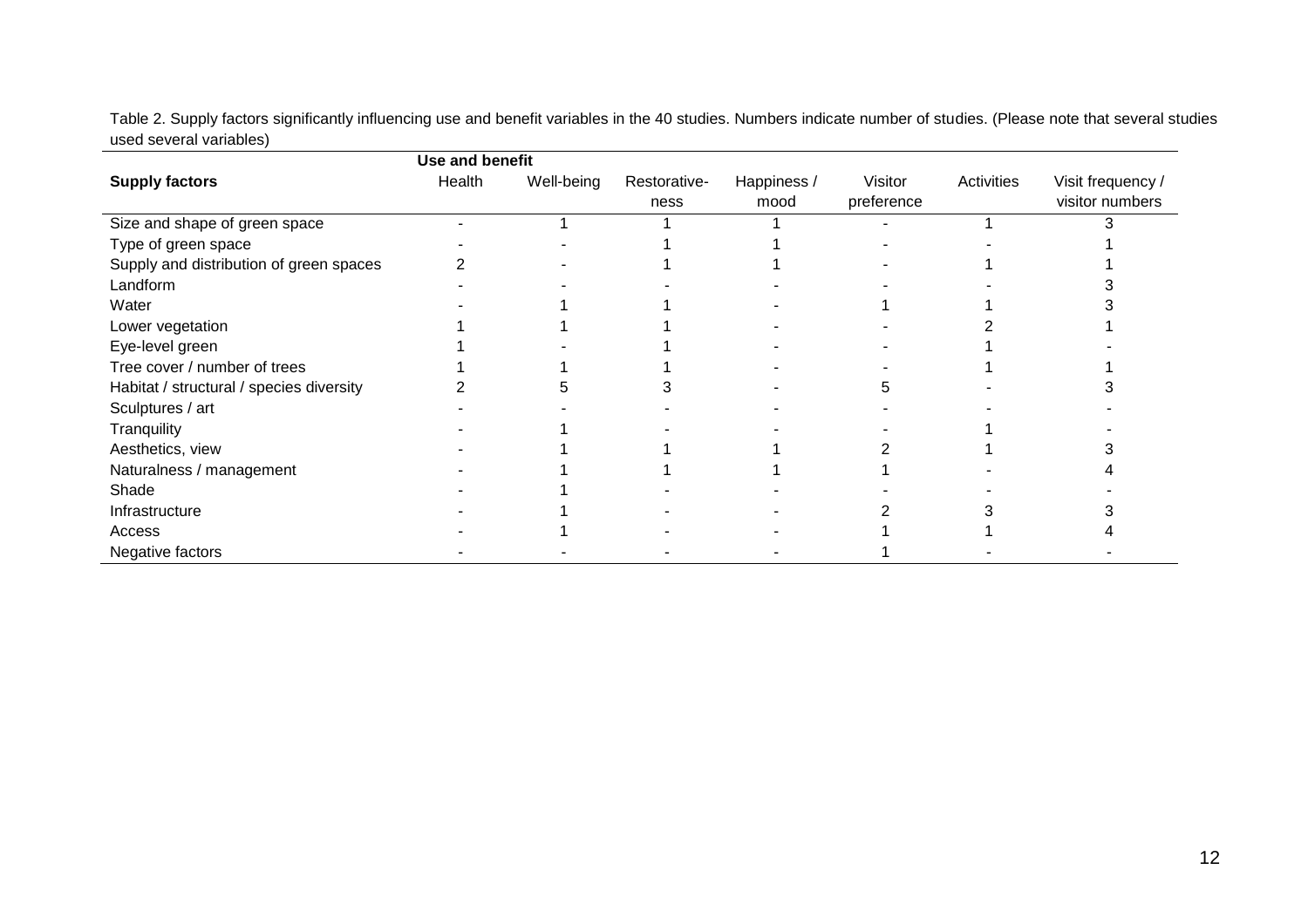### **Discussion**

This study relied on a conceptual framework, the confluence model, to identify demand and supply variables influencing use and benefit variables. The study found a wide variety in methods used and demand and supply factors assessed in the literature reviewed. Several studies successfully linked demand and supply factors; however, many relationships were not significant and several potential demand and supply factors were not used or linked. Hence, it seems that the proposed confluence model linking biophysical green supply with social and individual demand in creating human benefits makes intuitive sense in current research, but that these supplydemand relationships are complex, context dependent, and far from fully researched. In the following we will discuss each part of the model based on our results, and also findings outside Europe.

#### *Data gathering and linkage methods*

The most common methods were quantitative off-site questionnaires combined with GIS or other data or on-site questionnaires combined with the visual recording of park elements. On-site questionnaires in combination with GIS were rare. There is potential to develop this combination, for example towards Public Participatory GIS (PPGIS), and to include landscape value mapping in visitor surveys (Beeco and Brown 2013). Similarly, recording plant species and/or wildlife together with social data collection was uncommon, perhaps because of the specialized knowledge required. This gap was also highlighted in another recent global review addressing the people-biodiversity interface where it was concluded that out of 200 publications almost no studies considered the cultural diversity of urban residents in assessments of biological diversity (i.e. 'biocultural diversity'; Botzat et al. 2016). The confluence model can be applied to spatially explicit photos, be it in the form of VEP as described earlier on (Qiu et al. 2013), via usage of geo-tagged social media data, e.g. photos on platforms such as panoramio (Casalegno et al. 2013) or in a retrospective analysis of historical photos (Szücs et al. 2015). Another future application of the confluence model would be the inclusion of functional traits on the supply side and linking them to CES (Goodness et al. 2016).

While CES currently rely more on qualitative assessment than does the assessment of other ES (Hernández-Morcillo et al. 2013, Plieninger et al. 2015), none of the spatially explicit studies reviewed here used only qualitative research. Research from the USA demonstrates that combining focus groups with participatory mapping yields spatially explicit findings (Lowery and Morse 2013). Combining quantitative and qualitative data provides deeper insights about socio-environmental systems (Bauer et al. 2004, Hunziker et al. 2008). It might be worth exploring the relationship of supply, demand, and benefit/use factors more deeply by adding qualitative methods.

#### *Demand factors*

Demand factors included socio-demographics, social and environmental values and visitors' perception of sites and features. All studies focused on recreational and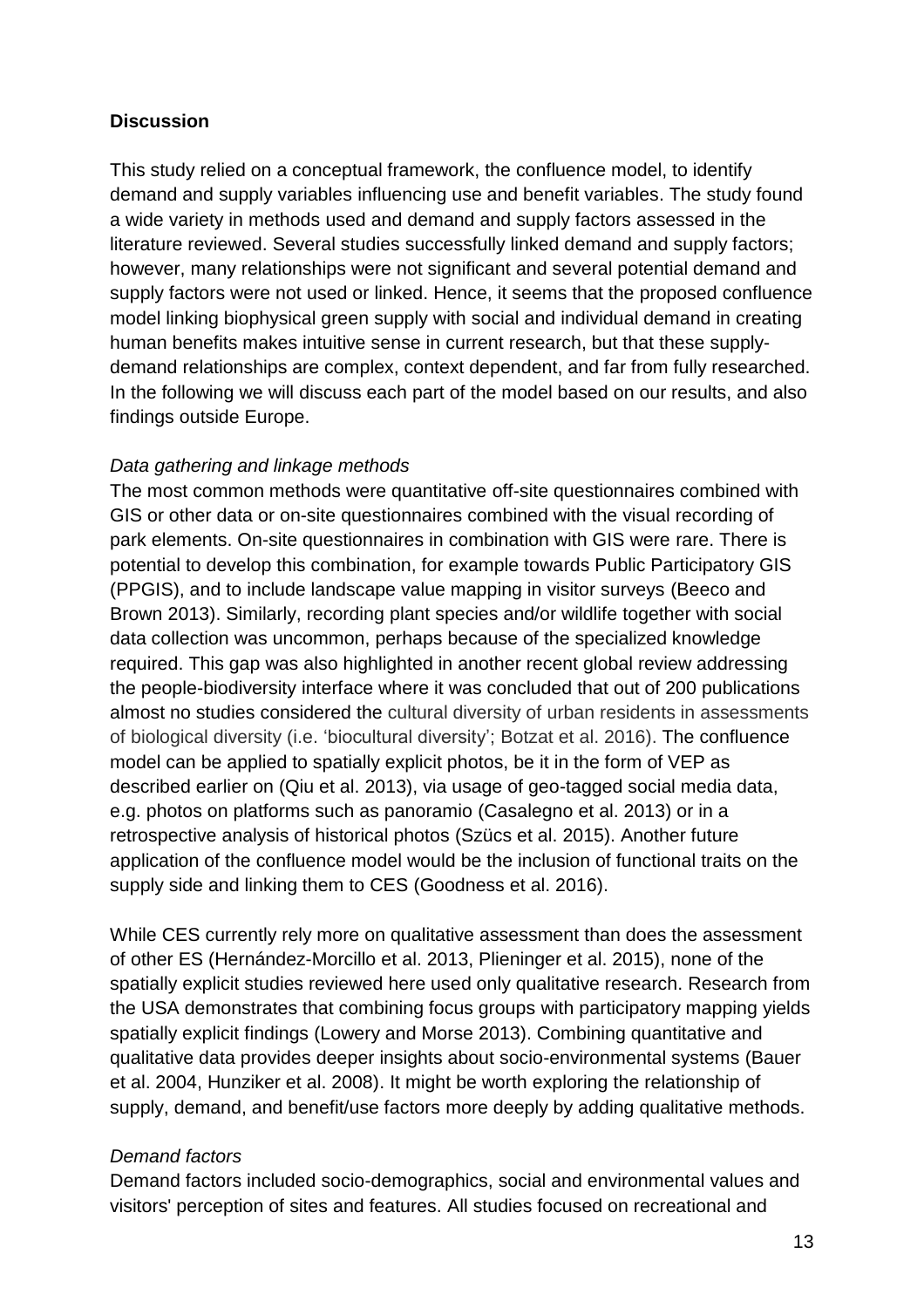aesthetic cultural ecosystem services but spiritual, inspirational, educational and research services, cultural heritage and sense of place (Altman and Low 1992) were absent. This was similar to what Milcu et al. (2013) found, although spiritual, inspirational and educational motives are important (Manfredo et al. 1996, Raadik et al. 2010). Some recreation studies do touch upon these themes although not in a spatially explicit way (e.g. Dwyer et al. 1991, O'Brien and Murray 2007, Plieninger et al. 2013, Plambech and Konijnendijk van den Bosch 2015). More attention could be given to linking green infrastructure and non-recreational CES. However, this would need ways to measure these human dimensions (Gobster and Westphal 2004) to link them with (quantitative) demand variables. Exploration by qualitative approaches might open the door for integration into the Confluence model presented in Fig. 1.

### *Supply factors*

The most common supply factors are site size and shape as well as man-made infrastructure and natural elements or properties such as vegetation types or biotic diversity and water elements. There is less on subjective and perceptual factors and quality aspects. Visual aesthetics and noise pollution receive most attention but other senses have been ignored, even if urban nature appeals to all senses – smells, natural sounds and tactile experiences being reported as essential for nature experiences (Sotomayor et al. 2014). Nielsen et al. (2012) suggest that subtle, temporal and ephemeral aspects (such as weather conditions, seasonal changes) are essential to the on-site experience and ought to be considered. Few studies deal with the "supply factor" of wildlife and its attractiveness (Fuller et al. 2007, Dallimer et al. 2012, Voigt and Wurster 2015). This may be due to the more labour-intensive data collection necessary for such studies. Site cleanliness was also rarely considered (Verlič et al. 2015). Studies on urban parks usually regard maintenance and cleanliness as two of the most important aspects; poor maintenance (also a symbol for reduced safety) is seen as a property that reduces or prevents visits (e.g. Gobster and Westphal 2004, McCormack et al. 2010). In addition, there is little research on negative aspects preventing some people from using an urban green space or for not maximising their benefits. The lack of research on ecosystem disservices (ecosystem functions that have effects that are harmful to human wellbeing) has been criticised before and this is only a recent feature of studies (Lyytimäki and Sipilä 2009, von Döhren and Haase 2015). The inclusion of spatially explicit indicators of disservices as in Dobbs et al. (2014) can highlight areas of low ecosystem service provision and provide valuable information for city planning. For future use the confluence model could be extended to include disservices on the physical side and reasons for not using urban green spaces on the social side.

### *Use and benefits*

Use of green spaces was associated with several benefits, especially perceived restorativeness, general health and wellbeing. However, most studies relied on selfreported measures, comparatively easily assessed using standardized questionnaires. Exceptions were Tyrväinen et al. (2014) who measured cortisol as an indicator for stress and de Vries et al. (2013) who did concentration tests with school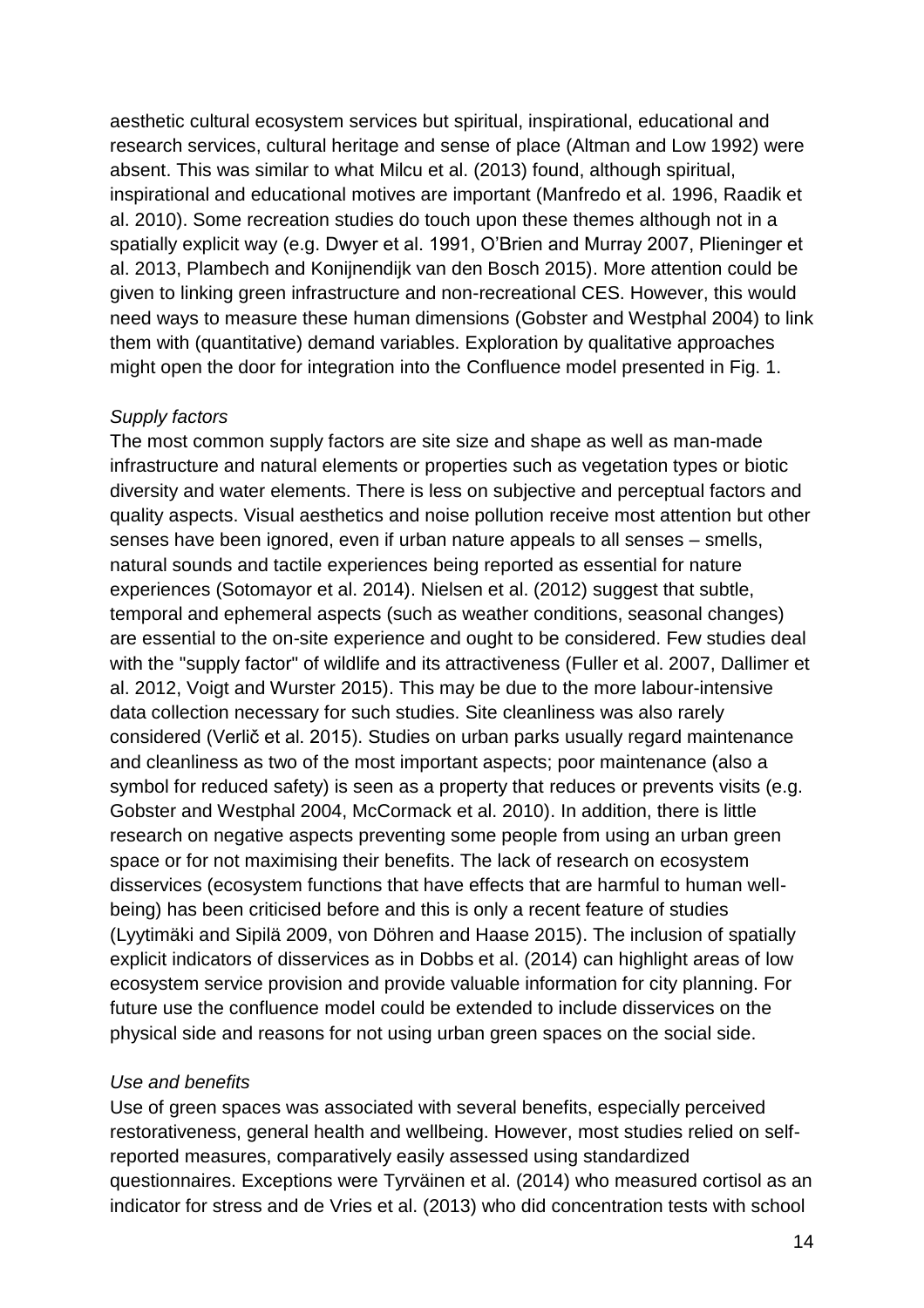children to measure the effects of green school grounds. Kabisch et al. (2015) also noted that as perceived stress is subjective, it could be valuable to include more objective measures in order to create a better picture of benefits. Further, it should be noted that ecosystems provide many other benefits and dimensions of humanwellbeing grounded in e.g. spiritual health, inspiration and identity (Russell et al. 2013), which have not been covered in the reviewed studies here.

*Significant relationships between demand and supply factors and use and benefits* Analysis of relationships showed that both demand and supply factors influenced use and benefits in different, sometimes even contradictory, ways depending on the context, e.g. the presence of vegetation could promote the feeling of privacy but also lead to a perceived lack of safety.

Results indicate that the leg linking supply factors with benefits and uses of the Confluence Model (Fig. 1) has received more empirical evidence than the leg linking demand factors with benefits and uses. Socio-demographic parameters were recorded in two-thirds of the studies; however, only seven reported significant effects of demand factors such as socio-demographics, general health or perceived stress on use and benefit variables. There are two possible explanations for this. Either the effects of the supply factors override the effects of the demand factors or the role of the demand factors was not included in the studies because the focus was on the influence of the supply factors. Supply factors impacted most often on visit frequency and visitor numbers and also on activities. General health was the benefit assessed most often, though supply factors only rarely have an influence on health. Far greater effects were found on wellbeing and restorativeness. Kabisch et al. (2015) also found that while everyone agreed that urban green spaces are beneficial for the urban quality of life, the evidence on positive health effects was not clear and sometimes contradictory. Similarly, Hartig et al. (2014) concluded that while positive, short-term effects of contact with nature are reasonably well established, the effects found in population-level studies are often small compared to structural characteristics such as income, employment or education.

### **Conclusions and implications for future research**

Several authors have stressed the importance of linking CES to spatially explicit ecological and physical structures to improve urban planning (Daniel et al. 2012, Hernández-Morcillo et al. 2013, Kabisch et al. 2015). We present and suggest the confluence model to guide this call for more research. In analysing the few studies that fulfil the requirements of the confluence model with spatially explicit outputs we found few significant variables and contradictory results. In general, social and environmental values and visitor perception or evaluation of a site with its features and infrastructure are linked to size and shape of green space, recreational infrastructure, diversity measures, measures of amount of vegetation and accessibility. In some cases, employment, age, gender and social and environmental values influenced the use of green space and physical activity, while species or structural diversity more often had an influence on health, wellbeing, restorativeness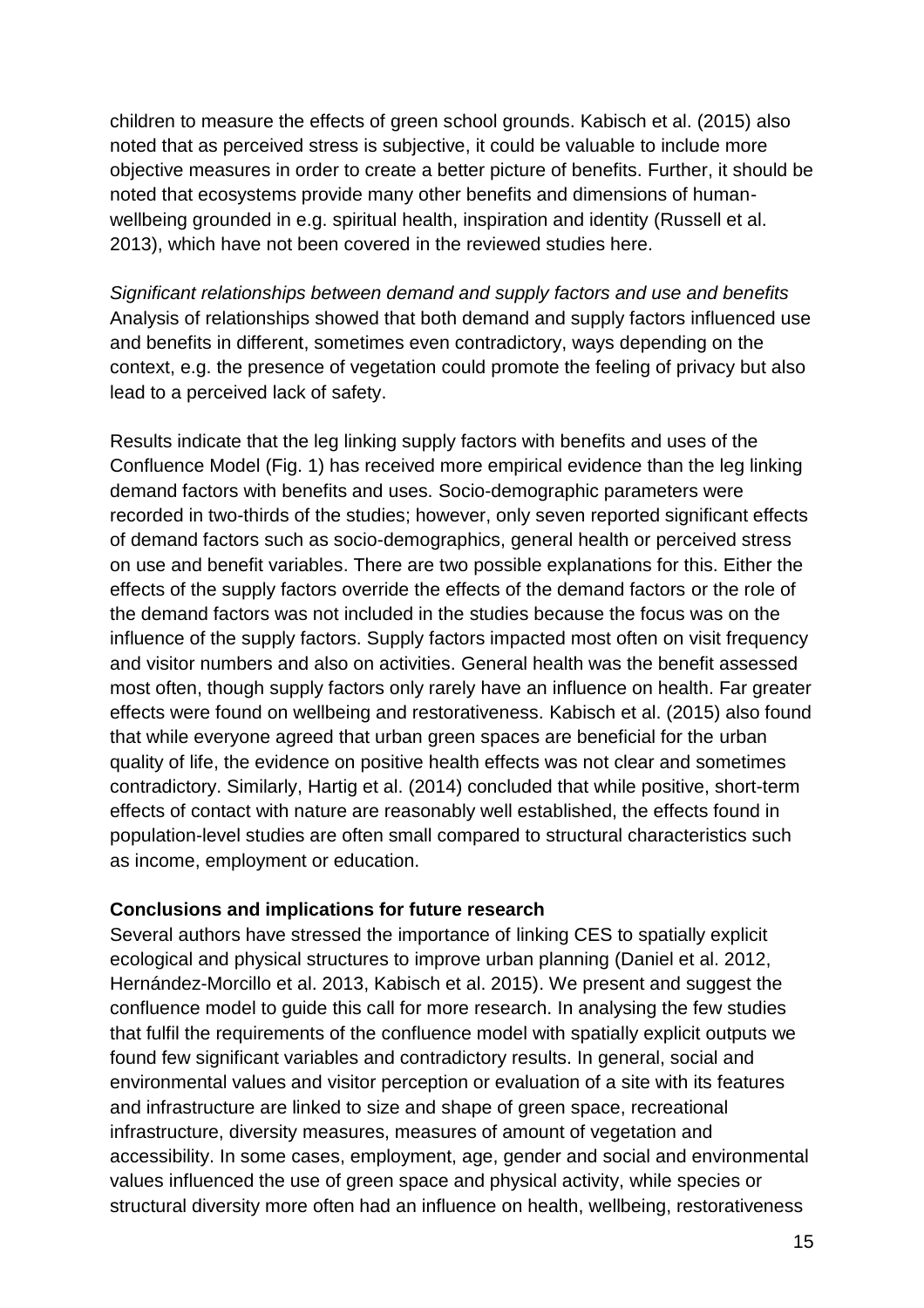and visit frequency or visitor numbers. Infrastructure mainly impacted on visitor activities and visitor numbers. So there seem to be relationships between landscape, forest or park characteristics on the one hand and demand factors on the other but it is difficult to pin them down. Maybe improving and harmonizing of methodologies and moving towards intervention studies (experiments manipulating the physical characteristics and subsequent evaluations of changes in visitors' behaviour, perception, etc.) as in Unt and Bell (2014) could clarify some of these relationships.

It should be noted that this review only deals with European studies. However, multiple recent global reviews have reported that Europe (together with North America and Northeast Asia) is a forerunner in research focused on linkages between people and green spaces (Kabisch et al. 2015, Botzat et al. 2016). Further, most studies in our sample were even conducted in northern Europe. As findings are not always generalizable due to differences in socio-cultural background and behaviour as well as ecological conditions and infrastructure, there is a need to conduct studies more widely. Studies comparing different climatic zones and different culture-based nature perceptions (Roy et al. 2012, Kabisch et al. 2015) are also rare. Notable exceptions such as Lafortezza et al. (2009) comparing park visitors in Italy and the UK, and Arnberger et al. (2010) comparing park visitors in Austria and Japan, could easily be supplemented with data on physical characteristics to broaden the picture. Something similar applies to the numerous studies being conducted on the use of parks and forests by different ethnic groups (for a review see Kloek et al. (2013)), different age groups (Bell et al. 2003, Jorgensen and Anthopoulou 2007), different activity groups (e.g. Arnberger 2006), etc. Linking data from such studies to spatially explicit physical characteristics could provide additional value for management and planning.

### **Acknowledgements**

This review was conducted within the COST Action FP1204 "Green Infrastructure Approach: linking environmental with social aspects in studying and managing urban forests" (GreenInUrbs). Part of the work was carried out during a Short-Term Scientific Mission of Tessa Hegetschweiler, Switzerland, to Sjerp de Vries, The Netherlands. The work was also partly funded by the Swiss State Secretariat for Education, Research and Innovation SERI as part of a larger project. Anton Stahl Olafsson received funding from GREEN SURGE, EU collaborative project, FP7- ENV.2013.6.2-5-603567. We thank the two anonymous reviewers for their useful comments on the manuscript.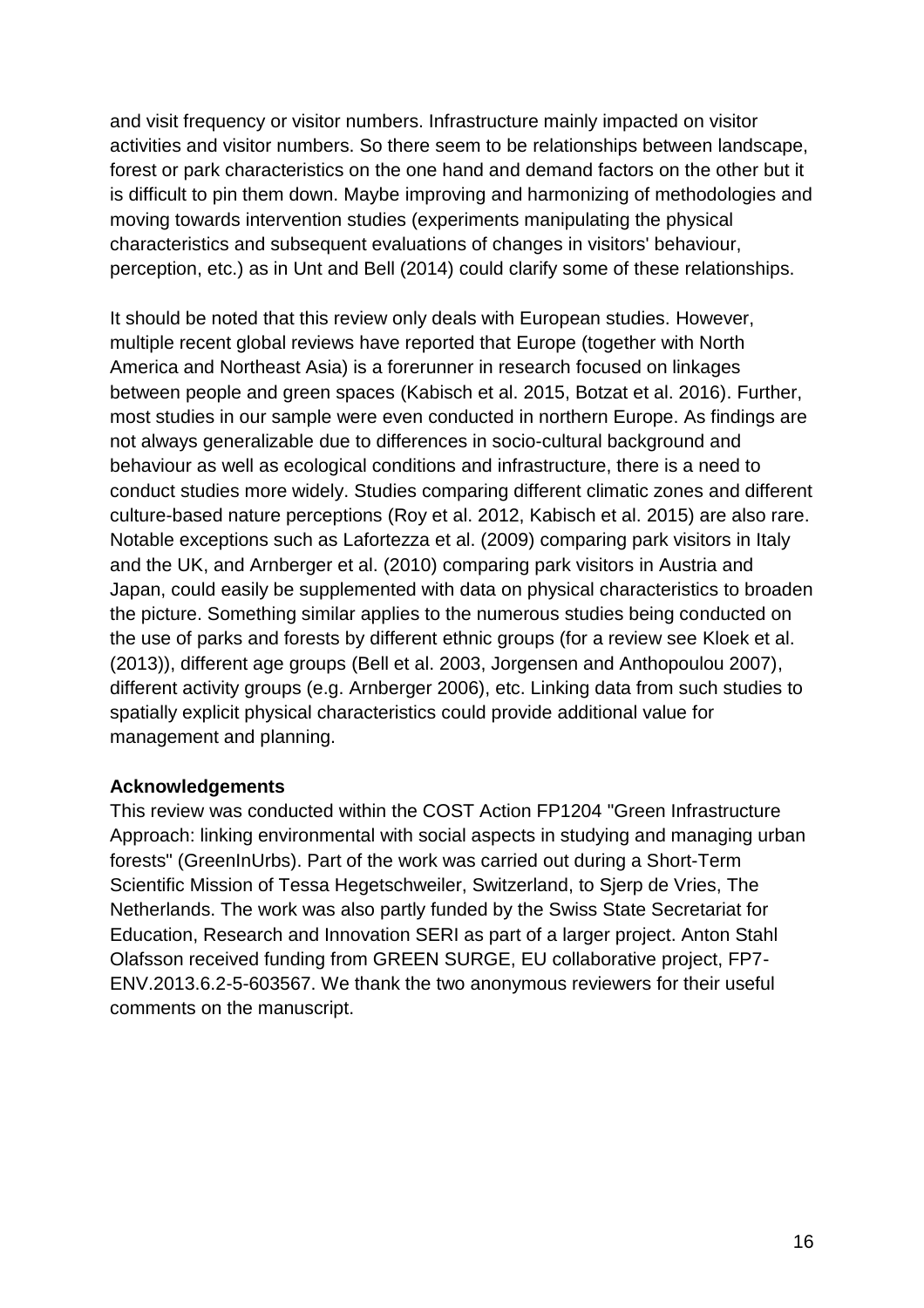| <b>Appendix 1</b>                                                                                                                                                                                              |                                                  |
|----------------------------------------------------------------------------------------------------------------------------------------------------------------------------------------------------------------|--------------------------------------------------|
| Aggregation of supply factors studied in 40 studies                                                                                                                                                            |                                                  |
| Original factors                                                                                                                                                                                               | Aggregated factors                               |
| Size of green space<br>Shape of green space                                                                                                                                                                    | Size and shape of green space                    |
| Type of green space (wild, manicured)                                                                                                                                                                          | Type of green space                              |
| General infrastructure (e.g. toilets, lighting, parking)<br>Hardscape<br>Infrastructure for sports and play<br>Hiking / biking trails / walks, paths<br>Infrastructure for relaxation (benches, picnic places) | Infrastructure                                   |
| Summits, relief (hill, knoll, slopes)<br>Geomorphological features, rocks<br>Geological, natural hotspots (e.g for education,<br>tourism)                                                                      | Landform (summits, geomorphological<br>features) |
| Water elements, access to water<br>River<br>Coastline                                                                                                                                                          | Water elements, access to water                  |
| Flower tubs / beds / flowering plants<br>Gardens (in parks)<br>Green ground cover<br>Growth, young trees, seedlings, regeneration<br>Lawns, meadows, grass<br>Lower vegetation                                 | Lower vegetation (lawns, flowers, etc.)          |
| Area of eye-level green                                                                                                                                                                                        | Eye-level green (bushes, hedges)                 |
| Area of tree canopy (tree cover or number)<br><b>Street trees</b>                                                                                                                                              | Tree cover / number of trees                     |
| Wildlife, particular animal species<br>Dominant tree species (conifers, broadleaves)<br>Fallen wood and plant debris                                                                                           | Habitat / structural / species diversity         |
| Sculptures, art / heritage                                                                                                                                                                                     | Sculptures, art                                  |
| <b>Perceptual factors</b><br>Silent area<br>General noise, tranquility<br><b>Traffic noise</b>                                                                                                                 | (Traffic) noise, tranquility                     |
| Measured overall aesthetics / scenery<br>View<br>Visibility (distance / visual penetration)                                                                                                                    | Overall aesthetics, view                         |
| Naturalness                                                                                                                                                                                                    | Naturalness                                      |

**Appendix**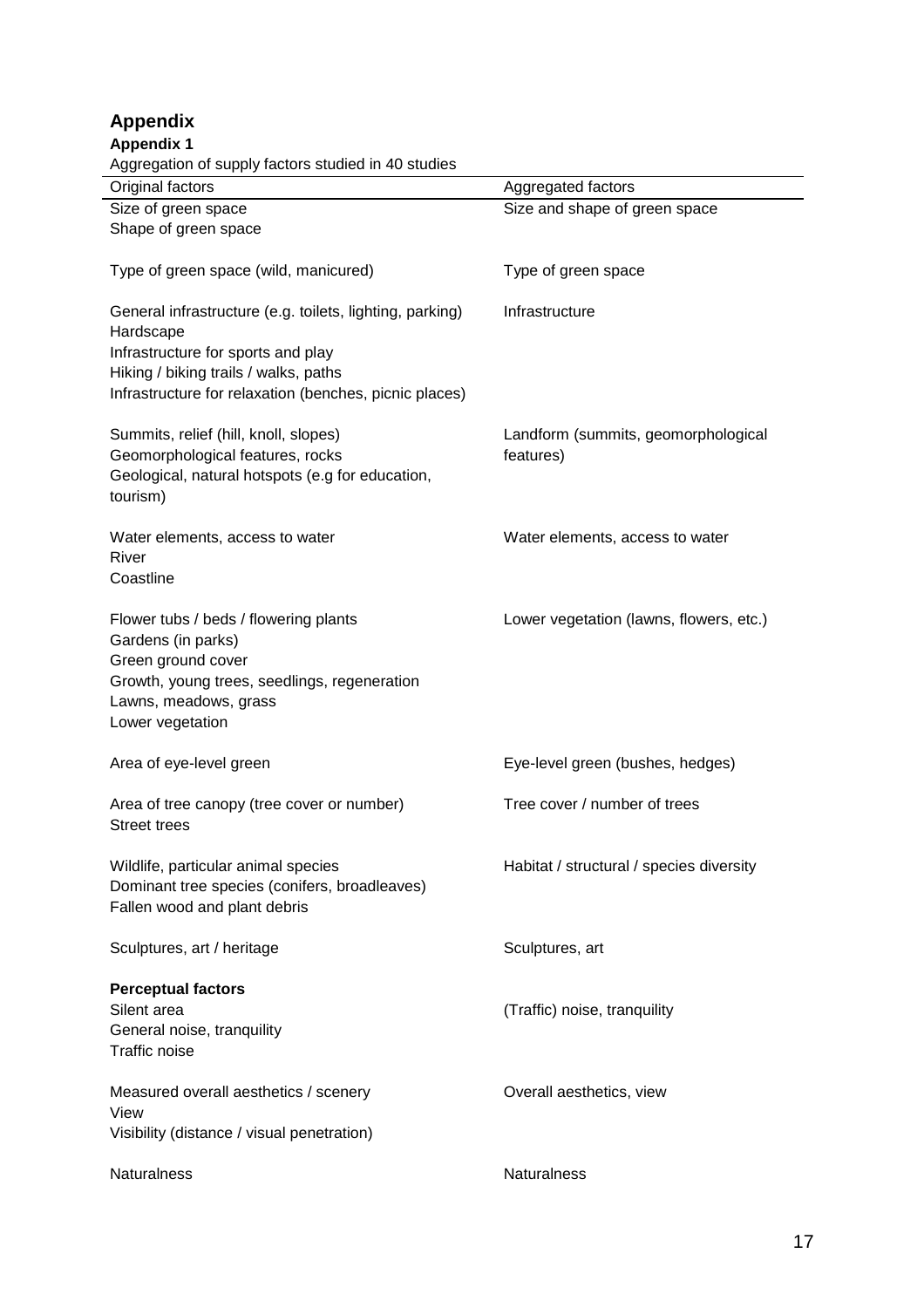#### Shade Shade Shade Shade Shade Shade Shade Shade Shade Shade Shade Shade Shade Shade Shade Shade Shade Shade Shade Shade Shade Shade Shade Shade Shade Shade Shade Shade Shade Shade Shade Shade Shade Shade Shade Shade Shade

Negative factors, risks (neg. atmosphere, flooding, etc.)

Disservices, negative factors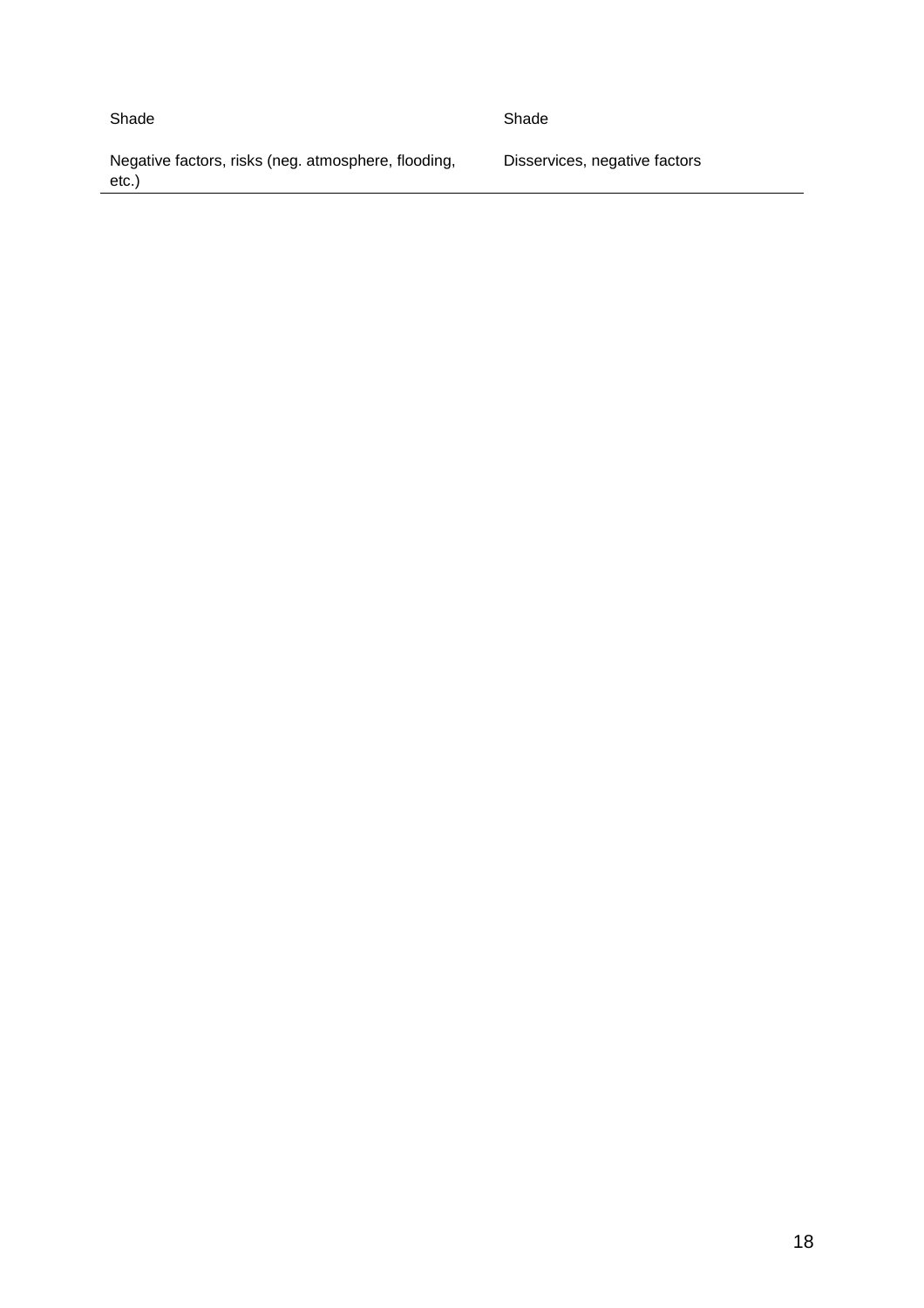| <b>Appendix 2</b> |  |  |  |  |  |  |
|-------------------|--|--|--|--|--|--|
|-------------------|--|--|--|--|--|--|

**Authors Title Published in Country** Wendel-Vos, W.G.C., Schuit, A.J., de Niet, R., Boshuizen, H.C., Saris, W.H.M., Kromhout, D., 2004 Factors of the physical environment associated with walking and bicycling Medicine & Science in Sports & Excercice 36, 725-730. Netherlands Germann-Chiari, C., Seeland, K., 2004 Are urban green spaces optimally distributed to act as places for social integration? Results of a geographical information system (GIS) approach for urban forestry research Forest Policy and Economics 6, 3-13. Switzerland Horne, P., Boxall, P.C., Adamowicz, W.L., 2005 Multiple-use management of forest recreation sites: a spatially explicit choice experiment Forest Ecology and Management 207, 189-199. Finland Hillsdon, M., Panter, J., Foster, C., Jones, A., 2006 The relationship between access and.quality of urban green space with population physical activity Publi Public Health 120, 1127-1132. UK Neuvonen, M., Sievänen, T., Tönnes, S., Koskela, T., 2007 Access to green areas and the frequency of visits - A case study in Helsinki Urban Forestry & Urban Greening 6, 235-247. Finnland Tyrväinen, L., Mäkinen, K., Schipperijn, J., 2007 Tools for mapping social values of urban woodlands and other green areas Landscape and Urban Planning 79, 5- 19. Finland Fuller, R.A., Irvine, K.N., Devine-Wright, P., Warren, P.H., Gaston, K.J., 2007 Psychological benefits of greenspace increase with biodiversity Biol Lett 3, 390-394. UK Lange, E., Hehl-Lange, S., Brewer, M.J., 2008 Scenario-visualization for the assessment of perceived green space qualities at the urban–rural fringe J Environ Manage 89, 245-256. Switzerland Schipperijn, J., Stigsdotter, U.K., Randrup, T.B., Troelsen, J., 2010 Influences on the use of urban green space – A case study in Odense, Denmark Urban Forestry & Urban Greening 9, 25-32. Denmark Nordh, H., Hartig, T., Hagerhall, C.M., Fry, G., 2009 Components of small urban parks that predict the possibility for restoration Urban Forestry & Urban Greening 8, 225-235. Sweden Colson, V., Garcia, S., Rondeux, J., Lejeune, P., 2010 Map and determinants of woodlands visiting in Wallonia Furban Forestry & Urban Greening 9, 83-91. **Belgium** Caspersen, O.H., Olafsson, A.S., 2010 Recreational mapping and planning for enlargement of the green structure in greater Copenhagen Urban Forestry & Urban Greening 9, 101-112. Denmark

Overview of the studies assessed in this review sorted according to date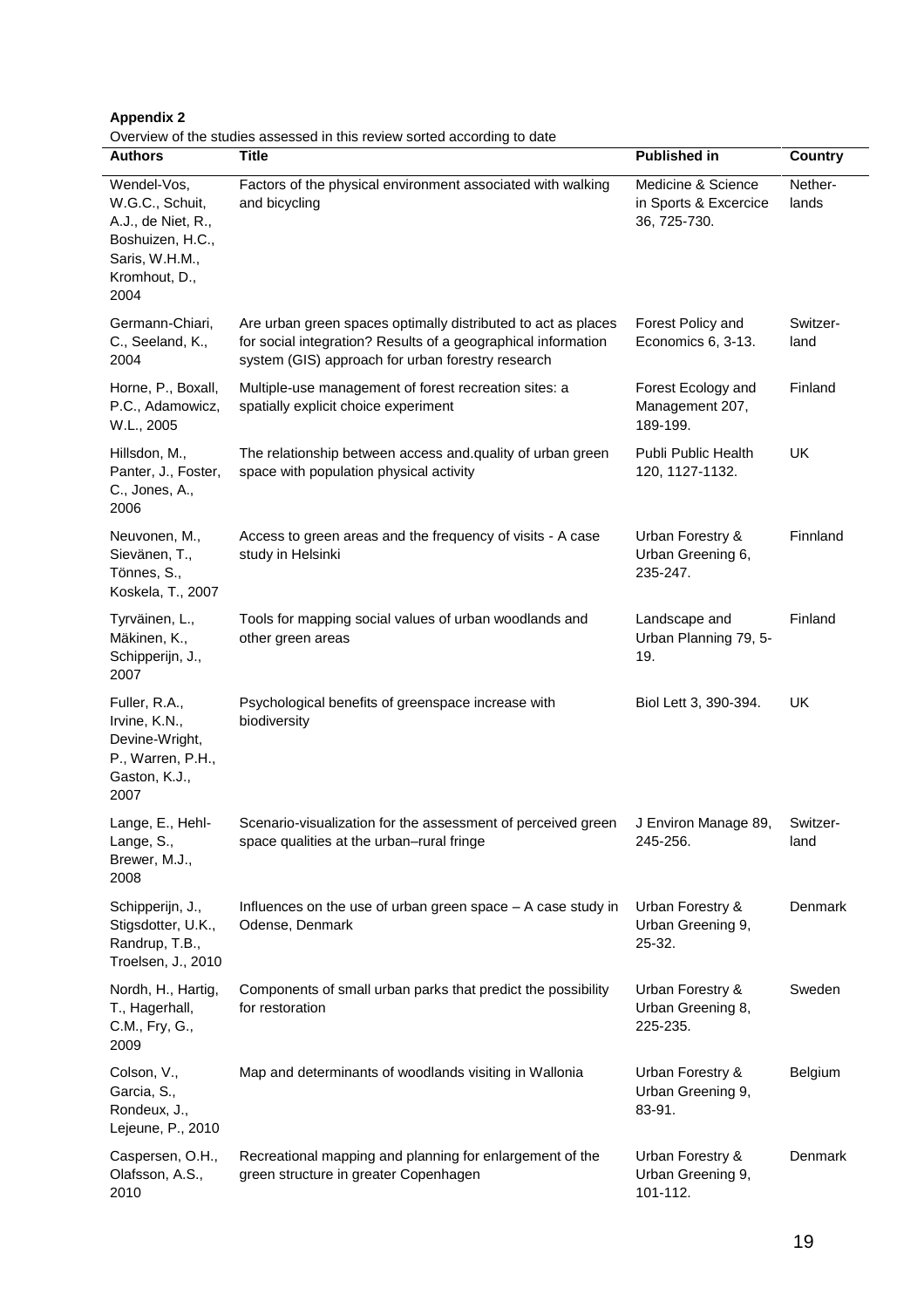| Vega-Garcia, C.,<br>Burriel, M.,<br>Alcazar, J., 2011                                                                                                                                          | Valoración social de las propiedades estéticas de los<br>hayedos                                                                                                                                 | Forest Systems 20,<br>195-208.                                                                                                                                                                                     | Spain            |
|------------------------------------------------------------------------------------------------------------------------------------------------------------------------------------------------|--------------------------------------------------------------------------------------------------------------------------------------------------------------------------------------------------|--------------------------------------------------------------------------------------------------------------------------------------------------------------------------------------------------------------------|------------------|
| Nordström, E.-M.,<br>Eriksson, L.O.,<br>Öhman, K., 2011                                                                                                                                        | Multiple criteria decision analysis with consideration to place-<br>specific values in participatory forest planning                                                                             | Silva Fennica 45,<br>253-265                                                                                                                                                                                       | Sweden           |
| Van Herzele, A.,<br>de Vries, S., 2012                                                                                                                                                         | Linking green space to health: a comparative study of two<br>urban neighbour-hoods in Ghent, Belgium                                                                                             | Population &<br>Environment 34, 171-<br>193                                                                                                                                                                        | Belgium          |
| Kienast, F.,<br>Degenhardt, B.,<br>Weilenmann, B.,<br>Wäger, Y.,<br>Buchecker, M.,<br>2012                                                                                                     | GIS-assisted mapping of landscape suitability for nearby<br>recreation                                                                                                                           | Landscape and<br>Urban Planning 105,<br>385-399.                                                                                                                                                                   | Switzer-<br>land |
| Scopelliti, M.,<br>Carrus, G., Cini,<br>F., Mastandrea,<br>S., Ferrini, F.,<br>Lafortezza, R.,<br>Agrimi, M.,<br>Salbitano, F.,<br>Sanesi, G.,<br>Semenzato, P.,<br>2012                       | Biodiversity, perceived restorativeness and benefits of<br>nature: a study on the psychological processes and<br>outcomes of on-site experiences in urban and peri-urban<br>green areas in Italy | Kabisch, S., Kunath,<br>A., Schweizer-Ries,<br>P., Steinführer, A.<br>(Eds.), Vulnerability,<br>Risks, and<br>Complexity: Impacts<br>of Global Change on<br>Human Habitats.<br>Hogrefe Publishing,<br>pp. 255-269. | Italy            |
| Dallimer, M.,<br>Irvine, K.N.,<br>Skinner, A.M.J.,<br>Davies, Z.G.,<br>Rouquette, J.R.,<br>Maltby, L.L.,<br>Warren, P.H.,<br>Armsworth, P.R.,<br>Gaston, K.J.,<br>2012                         | Biodiversity and the Feel-Good Factor: Understanding<br>Associations between Self-Reported Human Well-being and<br><b>Species Richness</b>                                                       | BioScience 62, 47-55.                                                                                                                                                                                              | UK               |
| Nielsen, A.B.,<br>Heyman, E.,<br>Richnau, G., 2012                                                                                                                                             | Liked, disliked and unseen forest attributes: Relation to<br>modes of viewing and cognitive constructs                                                                                           | J Environ Manage<br>113, 456-466.                                                                                                                                                                                  | Sweden           |
| van Dillen, S.M.,<br>de Vries, S.,<br>Groenewegen,<br>P.P.,<br>Spreeuwenberg,<br>P., 2012                                                                                                      | Greenspace in urban neighbourhoods and residents' health:<br>adding quality to quantitiy                                                                                                         | J Epidemiol<br><b>Community Health</b><br>66, e8.                                                                                                                                                                  | Nether-<br>lands |
| Arnberger, A.,<br>Eder, R.,<br>Taczanowska, K.,<br>Deussner, R.,<br>Stanzer, G., Hein,<br>T., Preiner, S.,<br>Kempter, I.,<br>Nopp-Mayr, U.,<br>Reiter, K.,<br>Wagner, I.,<br>Jochem, R., 2013 | Urban sprawl and protected areas: How effective are buffer<br>zones in reducing recreation impacts on an urban national<br>park?                                                                 | 5th Symposium for<br>Research in<br>Protected Areas,<br>Mittersill, Austria, pp.<br>$21 - 26.$                                                                                                                     | Austria          |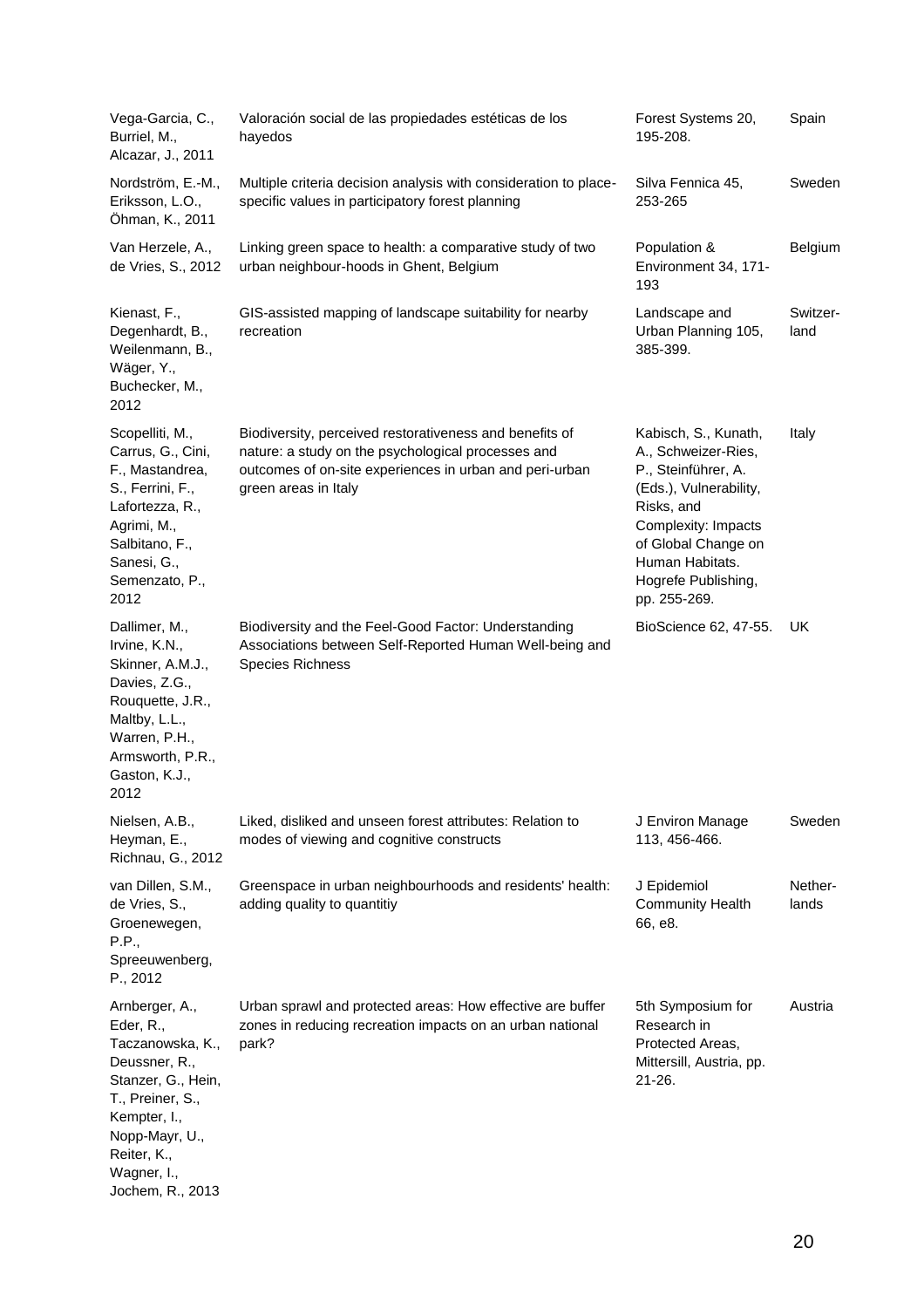| Peschardt, K.K.,<br>Stigsdotter, U.K.,<br>2013                                                      | Associations between park characteristics and perceived<br>restorativeness of small public urban green spaces                                                                         | Landscape and<br>Urban Planning 112,<br>26-39.                                                   | Denmark              |
|-----------------------------------------------------------------------------------------------------|---------------------------------------------------------------------------------------------------------------------------------------------------------------------------------------|--------------------------------------------------------------------------------------------------|----------------------|
| de Vries, S.,<br>Langers, F.,<br>Donders, J.L.M.,<br>Willeboer, M., van<br>den Berg, A.E.,<br>2013a | Meer groen op het schoolplein: een interventiestudie; de<br>effecten van het groen herinrichten van schoolpleinen op de<br>ontwikkeling, het welzijn en de natuurhouding van het kind | Alterra-rapport 2474.<br>University of<br>Wageningen,<br>Wageningen, The<br>Netherlands, p. 188. | Nether-<br>lands     |
| de Vries, S., van<br>Dillen, S.M.,<br>Groenewegen,<br>P.P.,<br>Spreeuwenberg,<br>P., 2013b          | Streetscape greenery and health: stress, social cohesion and<br>physical activity as possible mediators                                                                               | Soc Sci Med 94, 26-<br>33.                                                                       | Nether-<br>lands     |
| Termansen, M.,<br>McClean, C.J.,<br>Jensen, F.S.,<br>2013                                           | Modelling and mapping spatial heterogeneity in forest<br>recreation services                                                                                                          | <b>Ecological Economics</b><br>92, 48-57.                                                        | Denmark              |
| Abildtrup, J.,<br>Garcia, S., Olsen,<br>S.B., Stenger, A.,<br>2013                                  | Spatial preference heterogeneity in forest recreation                                                                                                                                 | <b>Ecological Economics</b><br>92, 67-77                                                         | France               |
| Schipperijn, J.,<br>Bentsen, P.,<br>Troelsen, J.,<br>Toftager, M.,<br>Stigsdotter, U.K.,<br>2013    | Associations between physical activity and characteristics of<br>urban green space                                                                                                    | Urban Forestry &<br>Urban Greening 12,<br>109-116.                                               | Denmark              |
| Qiu, L., Lindberg,<br>S., Nielsen, A.B.,<br>2013                                                    | Is biodiversity attractive? - On-site perception of recreational<br>and biodiversity values in urban green space                                                                      | Landscape and<br>Urban Planning 119,<br>136-146.                                                 | Sweden               |
| Tyrväinen, L.,<br>Ojala, A.,<br>Korpela, K.,<br>Lanki, T.,<br>Tsunetsugu, Y.,<br>Kagawa, T., 2014   | The influence of urban green environments on stress relief<br>measures: A field experiment                                                                                            | Journal of<br>Environmental<br>Psychology 38, 1-9.                                               | Finnland             |
| Peschardt, K.K.,<br>Stigsdotter, U.K.,<br>Schipperrijn, J.,<br>2014                                 | Identifying features of pocket parks that may be related to<br>health promoting use                                                                                                   | Landscape Research,<br>$1 - 16.$                                                                 | Denmark              |
| Voigt, A.,<br>Kabisch, N.,<br>Wurster, D.,<br>Haase, D.,<br>Breuste, J., 2014                       | Structural diversity: A multi-dimensional approach to assess<br>recreational services in urban parks                                                                                  | Ambio 43, 480-491.                                                                               | Germany /<br>Austria |
| Adinolfi, C.,<br>Suárez-Cáceres,<br>G.P., Cariñanos,<br>P., 2014                                    | Relation between visitor's behaviour and characteristics of<br>green spaces in the city of Granada, south-eastern Spain                                                               | Urban Forestry &<br>Urban Greening 13,<br>534-542.                                               | Spain                |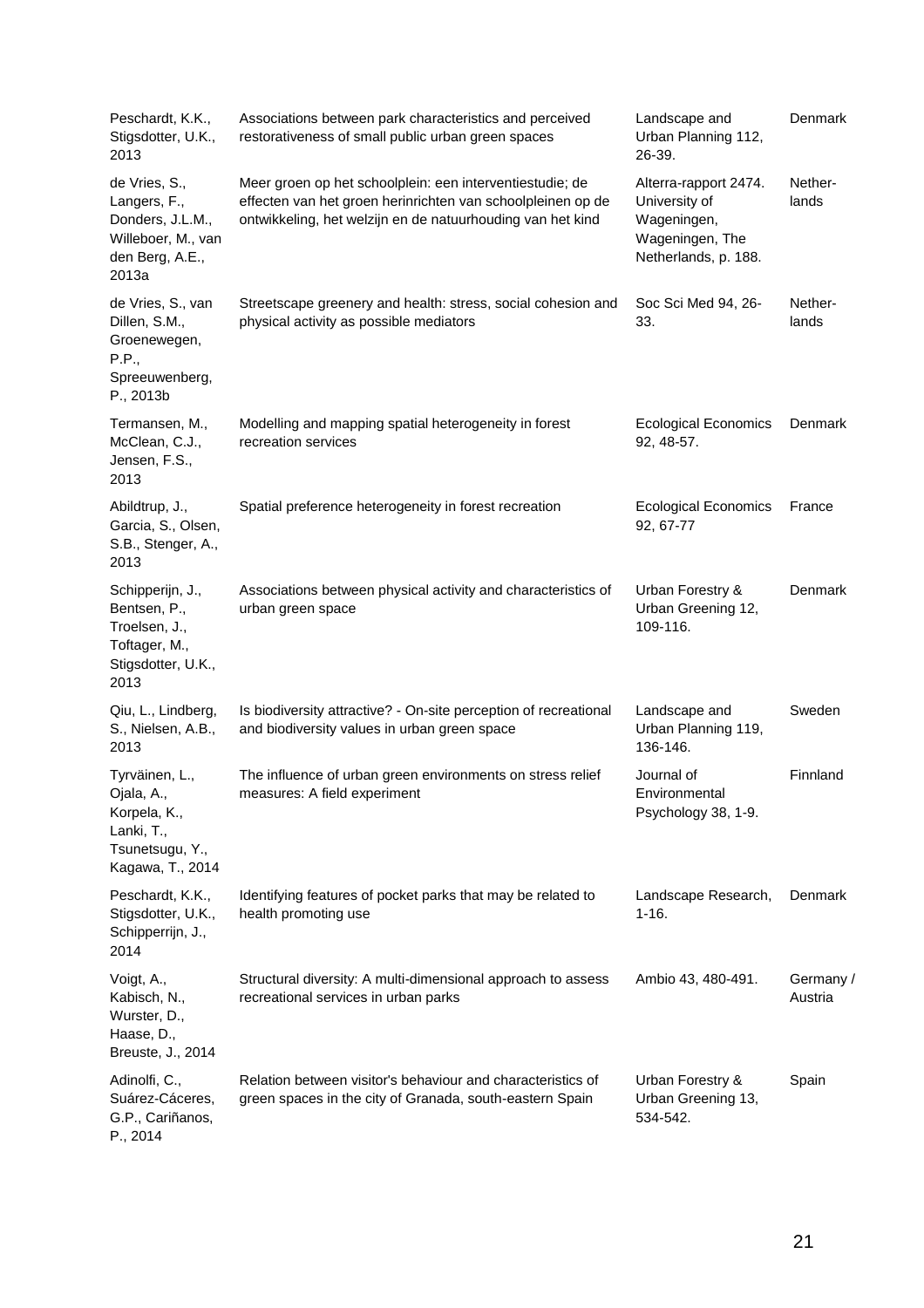| Casado-Arzuaga,<br>I., Onaindia, M.,<br>Madariaga, I.,<br>Verburg, P.H.,<br>2014                   | Mapping recreation and aesthetic value of ecosystems in the<br>Bilbao Metropolitan Greenbelt (northern Spain) to support<br>landscape planning  | Landscape Ecology<br>29, 1393-1405.                | Spain    |
|----------------------------------------------------------------------------------------------------|-------------------------------------------------------------------------------------------------------------------------------------------------|----------------------------------------------------|----------|
| Unt, A.-L., Bell,<br>S., 2014                                                                      | The impact of small-scale design interventions on the<br>behaviour patterns of the users of an urban wasteland                                  | Urban Forestry &<br>Urban Greening 13,<br>121-135. | Estonia  |
| Voigt, A.,<br>Wurster, D., 2015                                                                    | Does diversity matter? The experience of urban nature's<br>diversity. Case study and cultural concept                                           | <b>Ecosystem Services</b><br>12, 200-208.          | Austria  |
| Verlič, A.,<br>Arnberger, A.,<br>Japelj, A.,<br>Simončič, P.,<br>Pirnat, J., 2015                  | Perceptions of recreational trail impacts on an urban forest<br>walk: A controlled field experiment                                             | Urban Forestry &<br>Urban Greening 14,<br>89-98.   | Slovenia |
| Carrus et al.<br>(2015)                                                                            | Go greener, feel better? The positive effects of biodiversity<br>on the well-being of individuals visiting urban and peri-urban<br>green areas. | Landscape and<br>Urban Planning                    | Italy    |
| Taylor, M.S.,<br>Wheeler, B.W.,<br>White, M.P.,<br>Economou, T.,<br>Osborne, N.J.,<br>2015         | Research note: Urban street tree density and antidepressant<br>prescription rates - A cross-sectional study in London, UK.                      | Landscape and<br>Urban Planning 136,<br>174-179.   | UK       |
| Muratet, A.,<br>Pellegrini, P.,<br>Dufour, A.-B.,<br>Arrif, T., Chiron,<br>F., 2015                | Perception and knowledge of plant diversity among urban<br>park users                                                                           | Landscape and<br>Urban Planning 137,<br>95-106.    | France   |
| Andersen, H.B.,<br>Klinker, C.D.,<br>Toftager, M.,<br>Pawlowski, C.S.,<br>Schipperijn, J.,<br>2015 | Objectively measured differences in physical activity in five<br>types of schoolyard area                                                       | Landscape and<br>Urban Planning 134,<br>83-92.     | Denmark  |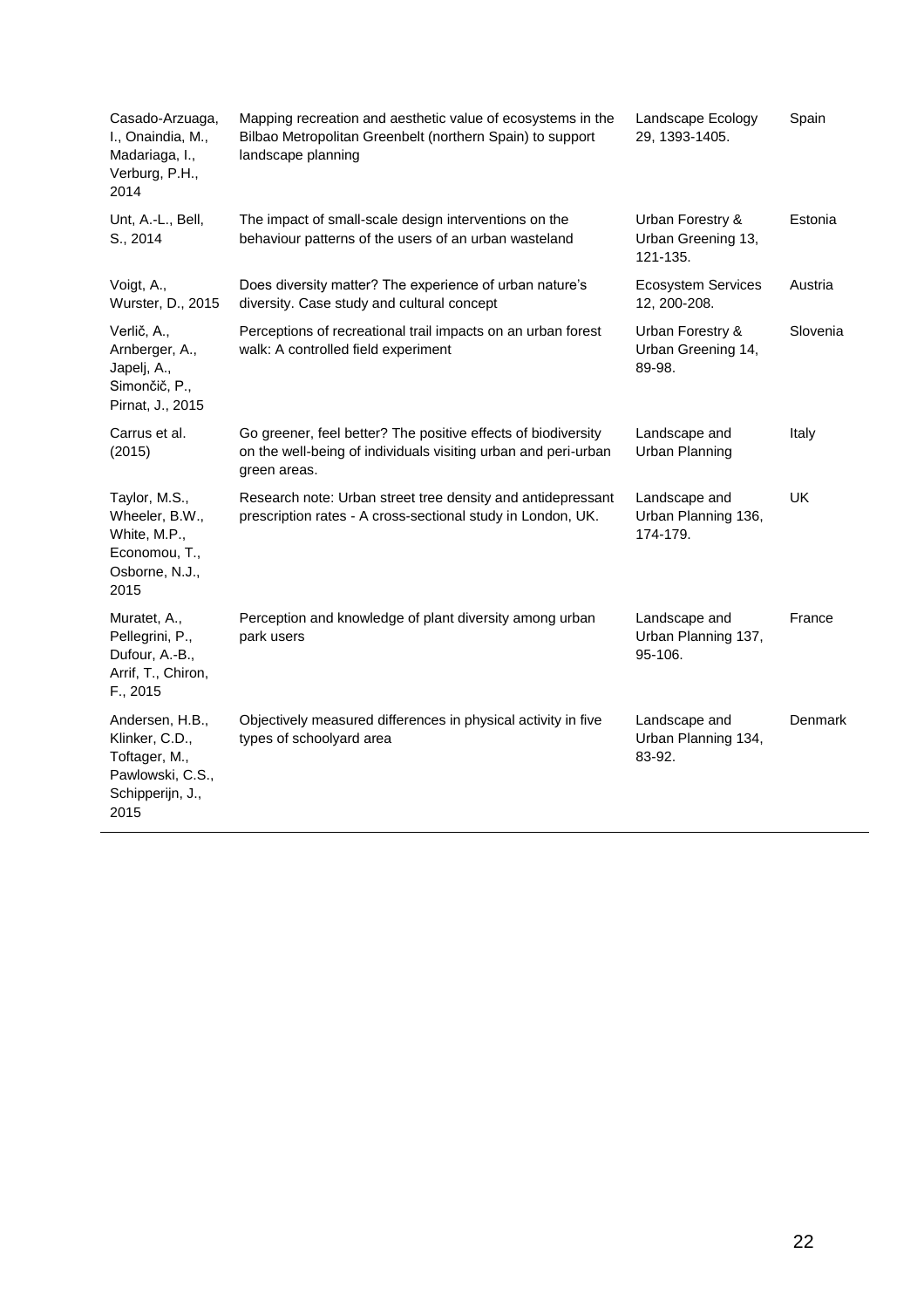# **References**

Altman, I., and S. M. Low. 1992. Place attachment. Plenum Press, New York.

- Andersen, H. B., C. D. Klinker, M. Toftager, C. S. Pawlowski, and J. Schipperijn. 2015. Objectively measured differences in physical activity in five types of schoolyard area. Landscape and Urban Planning **134**:83-92.
- Andersson, E., M. Tengö, T. McPhearson, and P. Kremer. 2015. Cultural ecosystem services as a gateway for improving urban sustainability. Ecosystem Services **12**:165-168.
- Arnberger, A. 2006. Recreation use of urban forests: An inter-area comparison. Urban Forestry & Urban Greening **4**:135-144.
- Arnberger, A., T. Aikoh, R. Eder, Y. Shoji, and T. Mieno. 2010. How many people should be in the urban forest? A comparison of trail preferences of Vienna and Sapporo forest visitor segments. Urban Forestry & Urban Greening **9**:215-225.
- Arnberger, A., and R. Eder. 2015. Are urban visitors' general preferences for greenspaces similar to their preferences when seeking stress relief? Urban Forestry & Urban Greening **14**:872-882.
- Bauer, N., K. Wasem, and M. Hunziker. 2004. Wildnis in der Schweiz Eine qualitative Studie über die Einstellungen zu Verwilderung und zur Ausweisung neuer Wildnisgebiete. Umweltpsychologie **8**:102-123.
- Beeco, J. A., and G. Brown. 2013. Integrating space, spatial tools, and spatial analysis into the human dimensions of parks and outdoor recreation. Applied Geography **38**:76-85.
- Bell, S., C. W. Thompson, and P. Travlou. 2003. Contested views of freedom and control: Children, teenagers and urban fringe woodlands in Central Scotland. Urban Forestry & Urban Greening **2**:87-100.
- Benedict, M. A., and E. T. McMahon. 2006. Green Infrastructure. Linking Landscapes and Communities. Island Press, Washington, Covelo, London.
- Botzat, A., L. K. Fischer, and I. Kowarik. 2016. Unexploited opportunities in understanding liveable and biodiverse cities. A review on urban biodiversity perception and valuation. Global Environmental Change **39**:220-233.
- Burkhard, B., F. Kroll, S. Nedkov, and F. Müller. 2012. Mapping ecosystem service supply, demand and budgets. Ecological Indicators **21**:17-29.
- Carrus, G., M. Scopelliti, R. Lafortezza, G. Colangelo, F. Ferrini, F. Salbitano, M. Agrimi, L. Portoghesi, P. Semenzato, and G. Sanesi. 2015. Go greener, feel better? The positive effects of biodiversity on the well-being of individuals visiting urban and peri-urban green areas. Landscape and Urban Planning **134**:221-228.
- Carvalho-Ribeiro, S. M., and A. Lovett. 2011. Is an attractive forest also considered well managed? Public preferences for forest cover and stand structure across a rural/urban gradient in northern Portugal. Forest Policy and Economics **13**:46-54.
- Casalegno, S., R. Inger, C. Desilvey, and K. J. Gaston. 2013. Spatial covariance between aesthetic value & other ecosystem services. PLoS One **8**:e68437.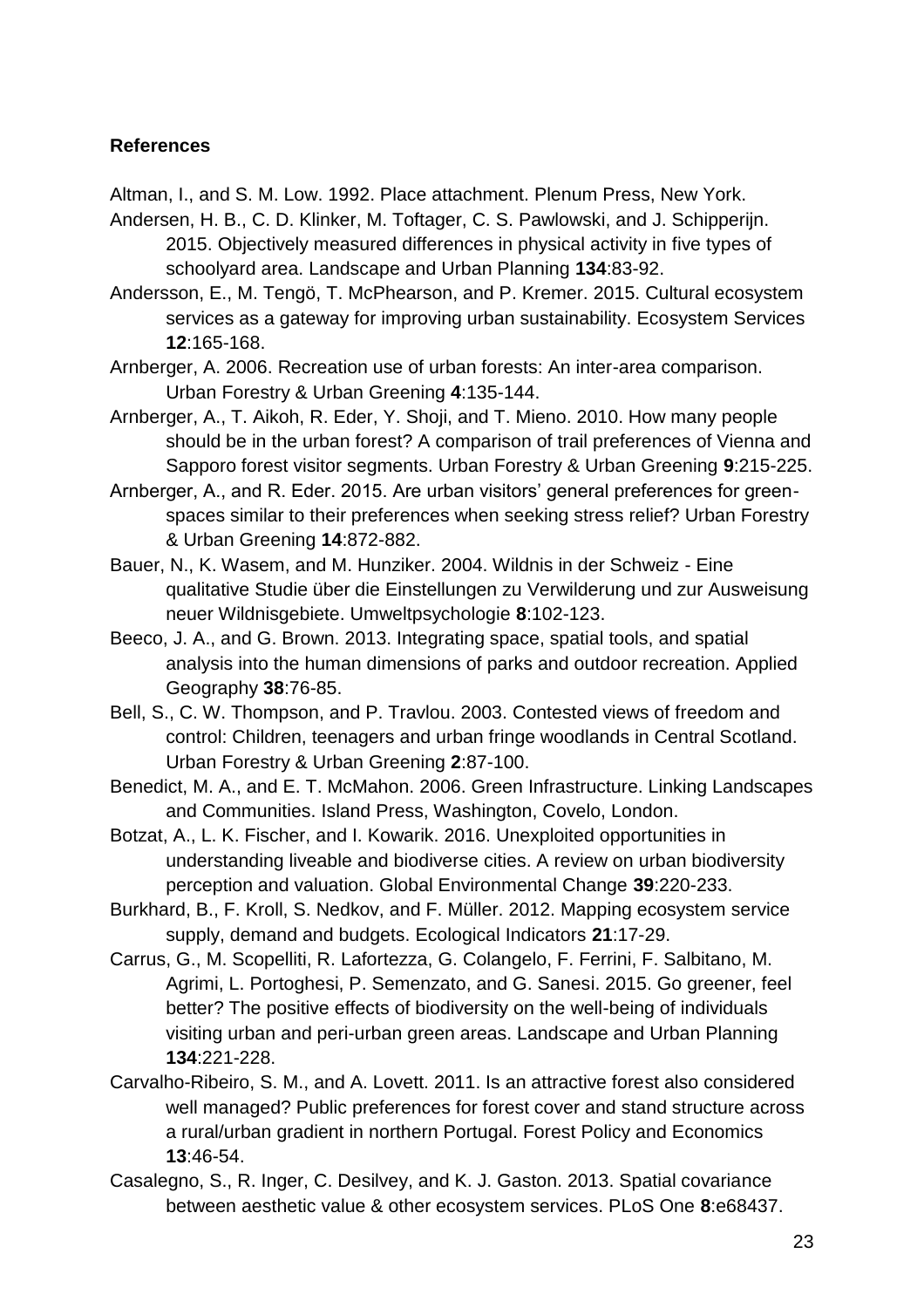- Caspersen, O. H., and A. S. Olafsson. 2010. Recreational mapping and planning for enlargement of the green structure in greater Copenhagen. Urban Forestry & Urban Greening **9**:101-112.
- Colson, V., S. Garcia, J. Rondeux, and P. Lejeune. 2010. Map and determinants of woodlands visiting in Wallonia. Urban Forestry & Urban Greening **9**:83-91.
- Conedera, M., A. Del Biaggio, K. Seeland, M. Moretti, and R. Home. 2015. Residents' preferences and use of urban and peri-urban green spaces in a Swiss mountainous region of the Southern Alps. Urban Forestry & Urban Greening **14**:139-147.
- Dallimer, M., K. N. Irvine, A. M. J. Skinner, Z. G. Davies, J. R. Rouquette, L. L. Maltby, P. H. Warren, P. R. Armsworth, and K. J. Gaston. 2012. Biodiversity and the Feel-Good Factor: Understanding Associations between Self-Reported Human Well-being and Species Richness. BioScience **62**:47-55.
- Daniel, T. C., A. Muhar, A. Arnberger, O. Aznar, J. W. Boyd, K. M. Chan, R. Costanza, T. Elmqvist, C. G. Flint, P. H. Gobster, A. Gret-Regamey, R. Lave, S. Muhar, M. Penker, R. G. Ribe, T. Schauppenlehner, T. Sikor, I. Soloviy, M. Spierenburg, K. Taczanowska, J. Tam, and A. von der Dunk. 2012. Contributions of cultural services to the ecosystem services agenda. Proc Natl Acad Sci U S A **109**:8812-8819.
- de Groot, R. S., R. Alkemade, L. Braat, L. Hein, and L. Willemen. 2010. Challenges in integrating the concept of ecosystem services and values in landscape planning, management and decision making. Ecological Complexity **7**:260- 272.
- de Vries, S., F. Langers, J. L. M. Donders, M. Willeboer, and A. E. van den Berg. 2013. Meer groen op het schoolplein: een interventiestudie. De effecten van het groen herinrichten van schoolpleinen op de ontwikkeling, het welzijn en de natuurhouding van het kind., University of Wageningen, Wageningen, The Netherlands.
- Dobbs, C., D. Kendal, and C. R. Nitschke. 2014. Multiple ecosystem services and disservices of the urban forest establishing their connections with landscape structure and sociodemographics. Ecological Indicators **43**:44-55.
- Dwyer, J. F., H. W. Schroeder, and P. H. Gobster. 1991. The Significance of Urban Trees and Forests: Toward a Deeper Unterstanding of Values. Journal of Arboriculture **17**:276-284.
- Eriksson, L., A. M. Nordlund, O. Olsson, and K. Westin. 2012. Recreation in Different Forest Settings: A Scene Preference Study. Forests **3**:923-943.
- Fuller, R. A., K. N. Irvine, P. Devine-Wright, P. H. Warren, and K. J. Gaston. 2007. Psychological benefits of greenspace increase with biodiversity. Biol Lett **3**:390-394.
- Gobster, P. H., and L. M. Westphal. 2004. The human dimensions of urban greenways: planning for recreation and related experiences. Landscape and Urban Planning **68**:147-165.
- Goodness, J., E. Andersson, P. M. L. Anderson, and T. Elmqvist. 2016. Exploring the links between functional traits and cultural ecosystem services to enhance urban ecosystem management. Ecological Indicators **70**:597-605.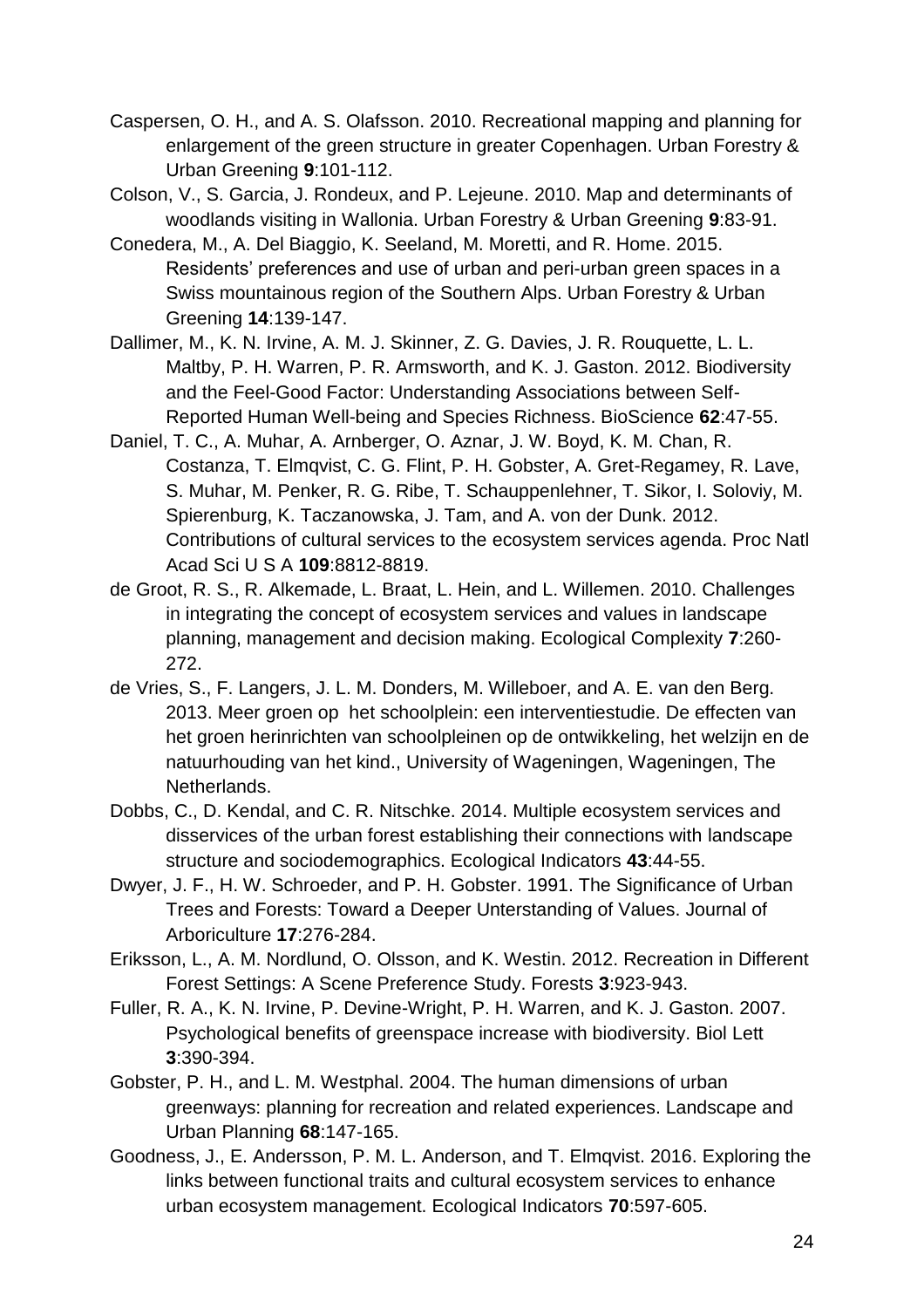- Haines-Young, R., and M. Potschin. 2013. Common International Classification of Ecosystem Services (CICES V4.3) - Revised report prepared following consultation on CICES Version 4, August-December 2012. EEA Framework Contract No EEA/IEA/09/003
- Hartig, T., R. Mitchell, S. de Vries, and H. Frumkin. 2014. Nature and health. Annu Rev Public Health **35**:207-228.
- Hernández-Morcillo, M., T. Plieninger, and C. Bieling. 2013. An empirical review of cultural ecosystem service indicators. Ecological Indicators **29**:434-444.
- Horne, P., P. C. Boxall, and W. L. Adamowicz. 2005. Multiple-use management of forest recreation sites: a spatially explicit choice experiment. Forest Ecology and Management **207**:189-199.
- Hunziker, M., P. Felber, K. Gehring, M. Buchecker, N. Bauer, and F. Kienast. 2008. Evaluation of Landscape Change by Different Social Groups. Mountain Research and Development **28**:140-147.
- Jorgensen, A., and A. Anthopoulou. 2007. Enjoyment and fear in urban woodlands Does age make a difference? Urban Forestry & Urban Greening **6**:267-278.
- Jorgensen, A., and P. H. Gobster. 2010. Shades of Green: Measuring the Ecology of Urban Green Space in the Context of Human Health and Well-Being. Nature and Culture **5**:338-363.
- Kabisch, N., S. Qureshi, and D. Haase. 2015. Human–environment interactions in urban green spaces — A systematic review of contemporary issues and prospects for future research. Environmental Impact Assessment Review **50**:25-34.
- Kienast, F., B. Degenhardt, B. Weilenmann, Y. Wäger, and M. Buchecker. 2012. GIS-assisted mapping of landscape suitability for nearby recreation. Landscape and Urban Planning **105**:385-399.
- Kloek, M. E., A. E. Buijs, J. J. Boersema, and M. G. C. Schouten. 2013. Crossing Borders: Review of Concepts and Approaches in Research on Greenspace, Immigration and Society in Northwest European Countries. Landscape Research **38**:117-140.
- Konijnendijk, C. C., R. M. Ricard, A. Kenney, and T. B. Randrup. 2006. Defining urban forestry – A comparative perspective of North America and Europe. Urban Forestry & Urban Greening **4**:93-103.
- Lafortezza, R., G. Carrus, G. Sanesi, and C. Davies. 2009. Benefits and well-being perceived by people visiting green spaces in periods of heat stress. Urban Forestry & Urban Greening **8**:97-108.
- Lowery, D. R., and W. C. Morse. 2013. A Qualitative Method for Collecting Spatial Data on Important Places for Recreation, Livelihoods, and Ecological Meanings: Integrating Focus Groups with Public Participation Geographic Information Systems. Society & Natural Resources **26**:1422-1437.
- Lyytimäki, J., and M. Sipilä. 2009. Hopping on one leg The challenge of ecosystem disservices for urban green management. Urban Forestry & Urban Greening **8**:309-315.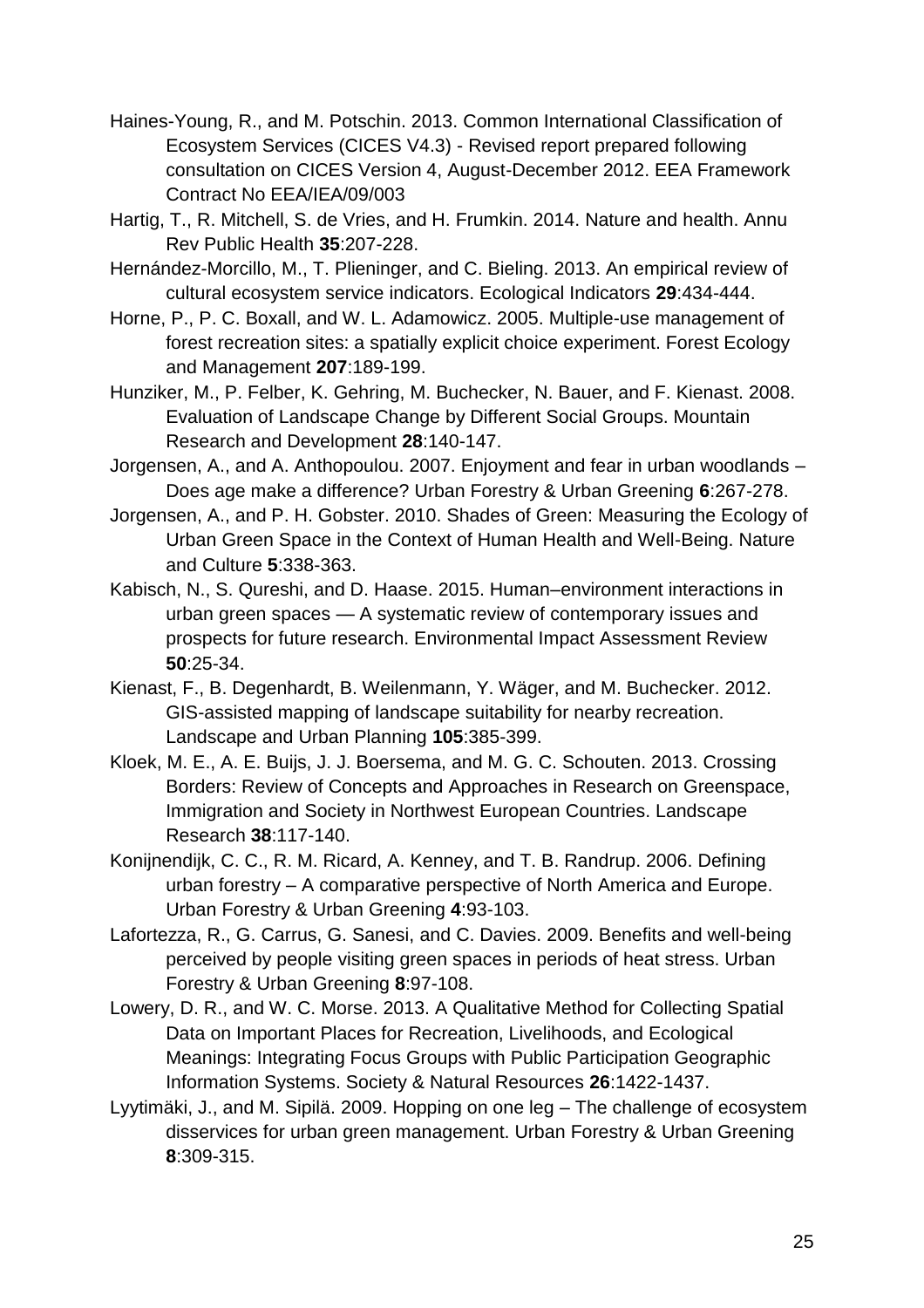- Malamuth, N. M., C. L. Heavey, and D. Linz. 2008. The Confluence Model of Sexual Aggression. Combining Hostile Masculinity and Impersonal Sex. Journal of Offender Rehabilitation **23**:13-37.
- Manfredo, M. J., B. L. Driver, and M. A. Tarrant. 1996. Measuring Leisure Motivation: A Meta-Analysis of the Recreation Experience Preference Scales. Journal of Leisure Research **28**:188-213.
- McCormack, G. R., M. Rock, A. M. Toohey, and D. Hignell. 2010. Characteristics of urban parks associated with park use and physical activity: a review of qualitative research. Health Place **16**:712-726.
- MEA, M. E. A. 2005. Ecosystems and Human Well-Being: Synthesis. Island Press, Washington DC.
- Milcu, A. I., J. Hanspach, D. Abson, and J. Fischer. 2013. Cultural ecosystem services - a literature review and prospects for future research. Ecology and Society **18**:44.
- Muratet, A., P. Pellegrini, A.-B. Dufour, T. Arrif, and F. Chiron. 2015. Perception and knowledge of plant diversity among urban park users. Landscape and Urban Planning **137**:95-106.
- Neuvonen, M., T. Sievänen, S. Tönnes, and T. Koskela. 2007. Access to green areas and the frequency of visits – A case study in Helsinki. Urban Forestry & Urban Greening **6**:235-247.
- Nielsen, A. B., E. Heyman, and G. Richnau. 2012. Liked, disliked and unseen forest attributes: relation to modes of viewing and cognitive constructs. J Environ Manage **113**:456-466.
- Nordh, H., T. Hartig, C. M. Hagerhall, and G. Fry. 2009. Components of small urban parks that predict the possibility for restoration. Urban Forestry & Urban Greening **8**:225-235.
- Nordström, E.-M., L. O. Eriksson, and K. Öhman. 2011. Multiple Criteria Decision Analysis with Consideration to Place-specific Values in Participatory Forest Planning. Silva Fennica **45**:253-265.
- O'Brien, L., and R. Murray. 2007. Forest School and its impacts on young children: Case studies in Britain. Urban Forestry & Urban Greening **6**:249-265.
- Peschardt, K. K., and U. K. Stigsdotter. 2013. Associations between park characteristics and perceived restorativeness of small public urban green spaces. Landscape and Urban Planning **112**:26-39.
- Peschardt, K. K., U. K. Stigsdotter, and J. Schipperrijn. 2014. Identifying Features of Pocket Parks that May Be Related to Health Promoting Use. Landscape Research:1-16.
- Pickering, C., and J. Byrne. 2013. The benefits of publishing systematic quantitative literature reviews for PhD candidates and other early-career researchers. Higher Education Research & Development **33**:534-548.
- Pigram, J. J. J., and J. M. Jenkins. 1999. Outdoor Recreation Management. Routledge, London and New York.
- Plambech, T., and C. C. Konijnendijk van den Bosch. 2015. The impact of nature on creativity – A study among Danish creative professionals. Urban Forestry & Urban Greening **14**:255-263.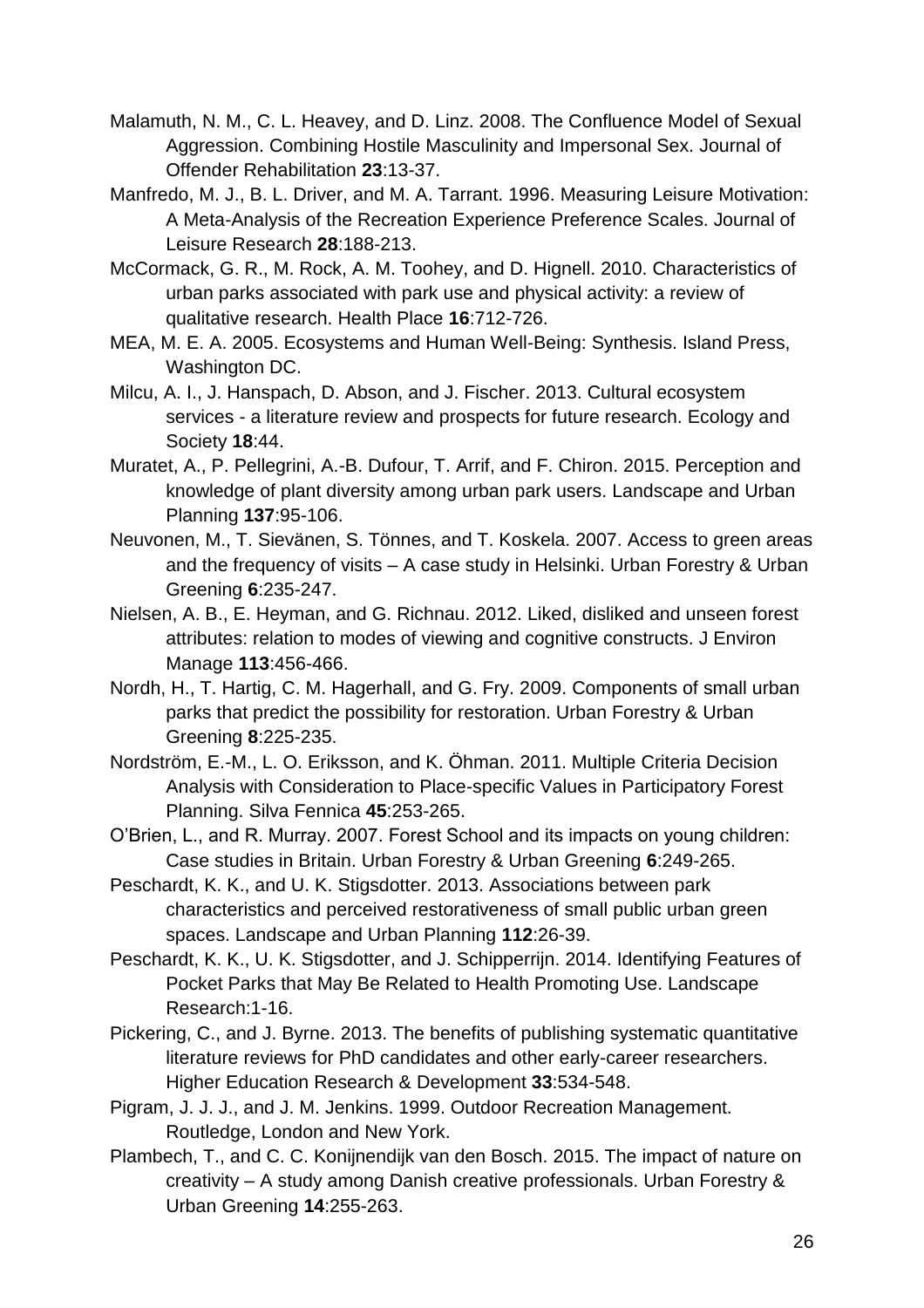- Plieninger, T., C. Bieling, N. Fagerholm, A. Byg, T. Hartel, P. Hurley, C. A. López-Santiago, N. Nagabhatla, E. Oteros-Rozas, C. M. Raymond, D. van der Horst, and L. Huntsinger. 2015. The role of cultural ecosystem services in landscape management and planning. Current Opinion in Environmental Sustainability **14**:28-33.
- Plieninger, T., S. Dijks, E. Oteros-Rozas, and C. Bieling. 2013. Assessing, mapping, and quantifying cultural ecosystem services at community level. Land Use Policy **33**:118-129.
- Qiu, L., S. Lindberg, and A. B. Nielsen. 2013. Is biodiversity attractive?—On-site perception of recreational and biodiversity values in urban green space. Landscape and Urban Planning **119**:136-146.
- Raadik, J., S. P. Cottrell, P. Fredman, P. Ritter, and P. Newman. 2010. Understanding Recreational Experience Preferences: Application at Fulufjället National Park, Sweden. Scandinavian Journal of Hospitality and Tourism **10**:231-247.
- Roy, S., J. Byrne, and C. Pickering. 2012. A systematic quantitative review of urban tree benefits, costs, and assessment methods across cities in different climatic zones. Urban Forestry & Urban Greening **11**:351-363.
- Russell, R., A. D. Guerry, P. Balvanera, R. K. Gould, X. Basurto, K. M. A. Chan, S. Klain, J. Levine, and J. Tam. 2013. Humans and Nature: How Knowing and Experiencing Nature Affect Well-Being. Annual Review of Environment and Resources **38**:473-502.
- Saelens, B. E., L. D. Frank, C. Auffrey, R. C. Whitaker, H. L. Burdette, and N. Colabianchi. 2006. Measuring Physical Environments of Parks and Playgrounds: EAPRS Instrument Development and Inter-Rater Reliability. Journal of Physical Activity and Health **3**:190-207.
- Schipperijn, J., P. Bentsen, J. Troelsen, M. Toftager, and U. K. Stigsdotter. 2013. Associations between physical activity and characteristics of urban green space. Urban Forestry & Urban Greening **12**:109-116.
- Schipperijn, J., U. K. Stigsdotter, T. B. Randrup, and J. Troelsen. 2010. Influences on the use of urban green space – A case study in Odense, Denmark. Urban Forestry & Urban Greening **9**:25-32.
- Schmithüsen, F., and S. Wild-Eck. 2000. Uses and perceptions of forests by people living in urban areas - findings from selected empirical studies. Forstwissenschaftliches Centralblatt **119**:395-408.
- Scopelliti, M., G. Carrus, F. Cini, S. Mastandrea, F. Ferrini, R. Lafortezza, M. Agrimi, F. Salbitano, G. Sanesi, and P. Semenzato. 2012. Biodiversity, Perceived Restorativeness, and Benefits of Nature. A Study on the Psychological Processes and Outcomes of On-Site Experiences in Urban and Peri-Urban Green Areas in Italy. . Pages 255-269 *in* S. Kabisch, A. Kunath, P. Schweizer-Ries, and A. Steinführer, editors. Vulnerability, Risks, and Complexity: Impacts of Global Change on Human Habitats. Hogrefe Publishing.
- Sotomayor, S., C. Barbieri, S. Wilhelm Stanis, F. X. Aguilar, and J. W. Smith. 2014. Motivations for Recreating on Farmlands, Private Forests, and State or National Parks. Environmental Management **54**:138-150.